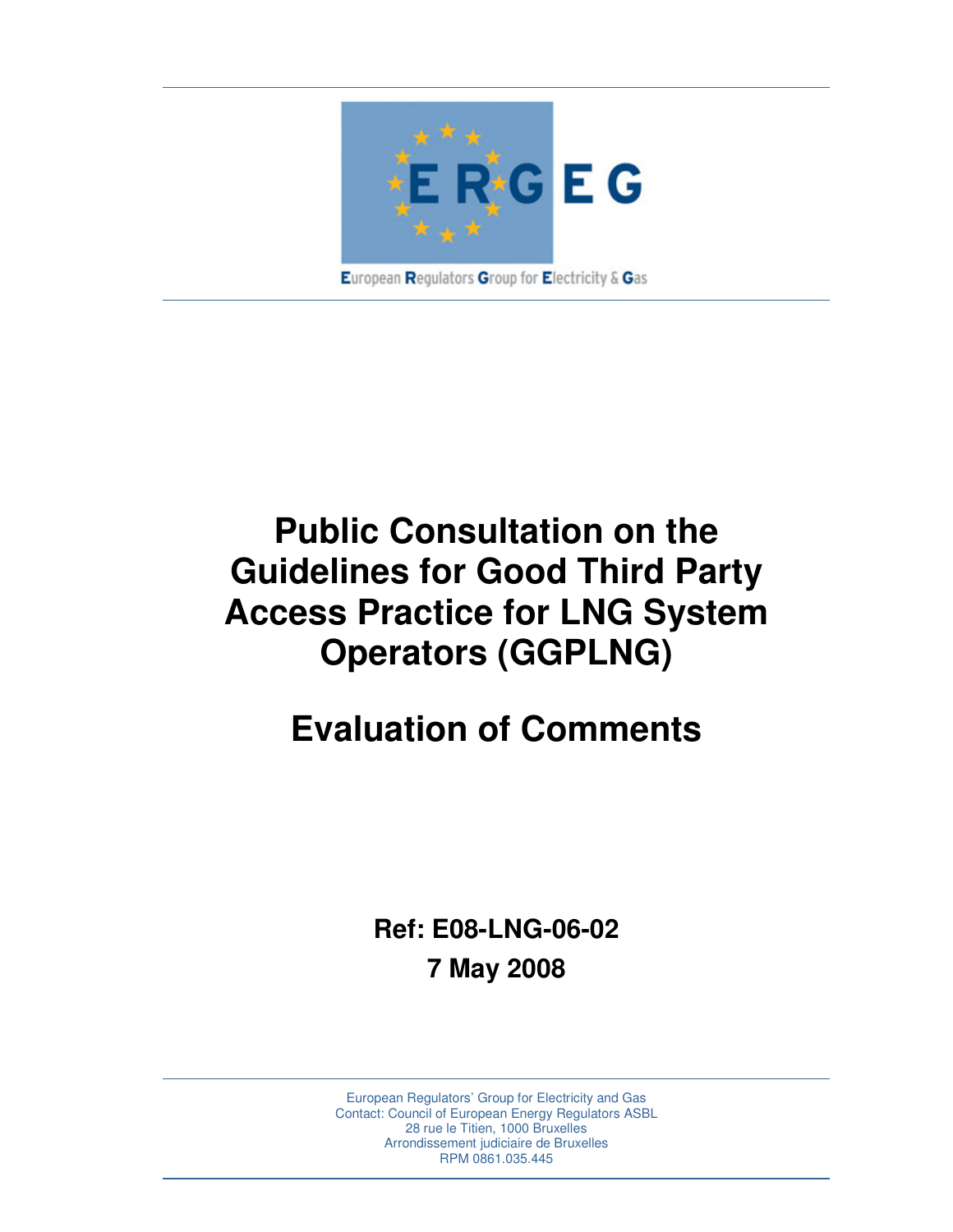

# **Table of Contents**

| 1 | <b>INTRODUCTION</b>                                                                                                                  | 3  |
|---|--------------------------------------------------------------------------------------------------------------------------------------|----|
| 2 | <b>CONSIDERATION OF RESPONSES</b>                                                                                                    | 5  |
|   | 2.1 General comments on the GGPLNG necessity, scope of application, grade of<br>prescriptiveness and possible implementation impacts | 5  |
|   | 2.2 Tariffs for access to the system                                                                                                 | 7  |
|   | 2.3 Necessary TPA services                                                                                                           | 8  |
|   | 2.4 Other requirements to assure proper TPA services                                                                                 | 11 |
|   | 2.5 Principles for CAMs and CMPs                                                                                                     | 13 |
|   | 2.6 Reallocation of unused capacity & release of systematically underutilized capacity 16                                            |    |
|   | 2.7 Transparency requirements                                                                                                        | 20 |
|   | 2.8 Trading of capacity rights                                                                                                       | 22 |
|   | 2.9 Additional points raised in the responses                                                                                        | 24 |
| 3 | <b>CONCLUSIONS</b>                                                                                                                   | 26 |
|   |                                                                                                                                      |    |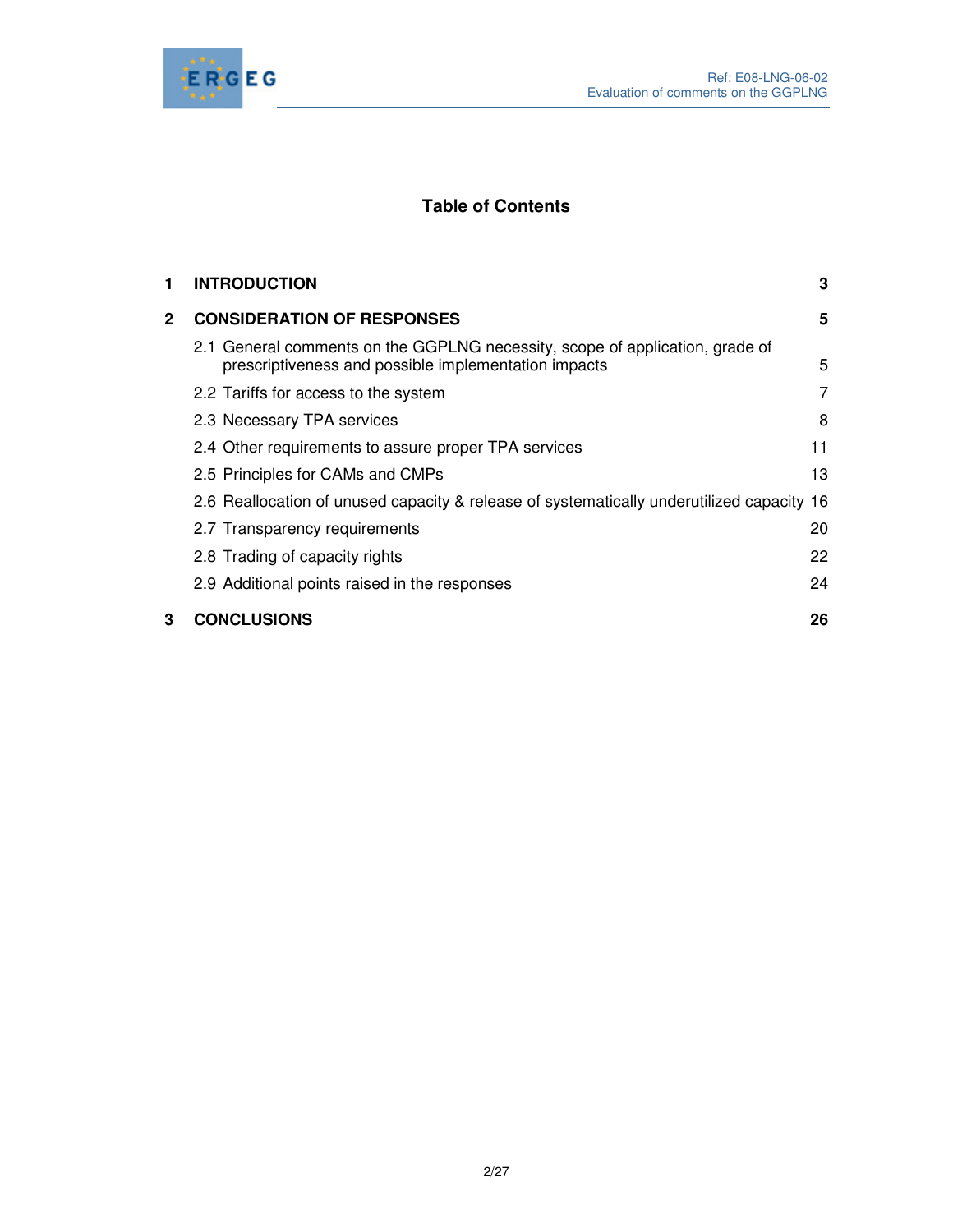

# **1 Introduction**

The purpose of this paper is to summarize the views ERGEG received in response to the Guidelines for Good Third Party Access Practice for LNG System Operators consultation paper :"Preliminary Guidelines for Good Third Party Access Practice for LNG System Operators (GGPLNG) – An ERGEG Public Consultation Paper", Ref: E07-LNG-03-06.

GGPLNG main objective is establishing common rules to guarantee transparent, nondiscriminatory and appropriately homogeneous TPA to LNG regasification facilities. In this line, GGPLNG comprises general principles in relation to access tariffs, TPA services, capacity allocation mechanism, congestion management procedures, transparency requirements and trading of capacity rights. TPA services are extensively considered: this chapter describes general provisions on roles and responsibilities of LSOs and users, necessary TPA services to be offered in the LNG terminals, cooperation with interconnected system operators, maintenance and disruptions, confidentiality and impartiality and other operational requirements, like scheduling procedures for cargoes unloading or gas quality.

As part of the process to develop the GGPLNG, ERGEG considered the need to submit the draft GGPLNG to a public consultation which was launched on  $11<sup>th</sup>$  December 2007. A specific questionnaire on the GGPLNG key issues was designed for the procedure, although additional comments on the GGPLNG were also welcomed. Most of the questions were seeking views on the grade of prescriptiveness of the GGPLNG and the level of harmonization desirable in the European LNG terminals. The aim of this step was to collect the opinion of all the agents involved, since they are actively participating in the LNG market and can provide the best insight regarding what provisions the GGPLNG should contain, in order to produce useful Guidelines on LNG, consistent with the current situation of the LNG in Europe.

The ERGEG consultation closed on 23<sup>rd</sup> January 2008. 19 responses were received from 18 stakeholders, 4 of which were confidential. Table 1 shows the list of non-confidential respondents and their origin. All non-confidential responses have been published on the ERGEG website. It is important to highlight that not everyone answered all the questions included in the consultation paper.

ERGEG would like to thank all the organisations for their valuable contribution. ERGEG is pleased with the level of stakeholder engagement and grateful for the number of responses that have been submitted regarding this consultation. The regulators within ERGEG, feel that this indicates the importance and interest of these guidelines.

After analysis of the comments received, ERGEG has published the final version of the GGPLNG (E08-LNG-06-03) taking these comments into account.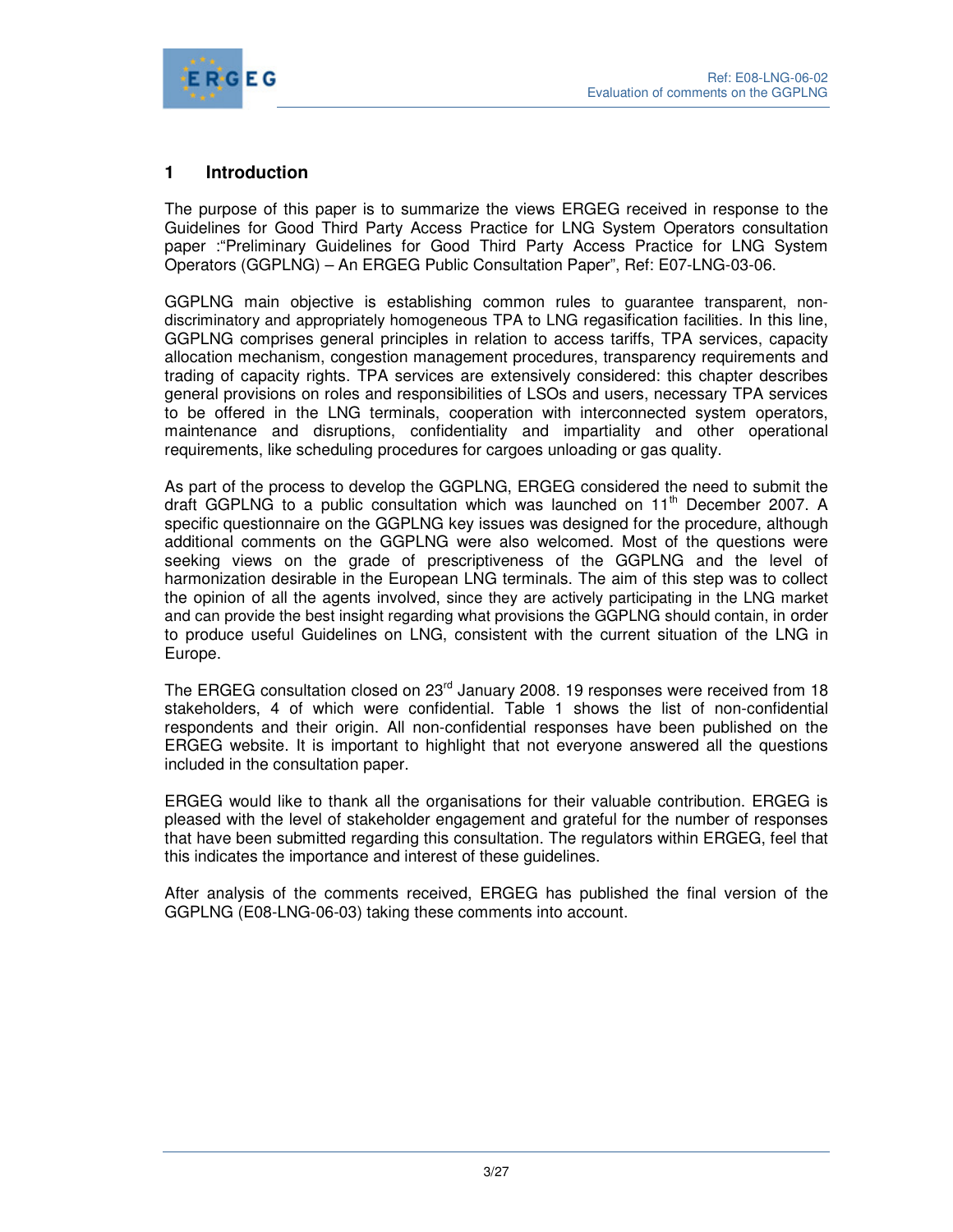

#### **Table 1 – List of respondents**

| Respondents                             |                                                                                                                                                                                       | Country   |
|-----------------------------------------|---------------------------------------------------------------------------------------------------------------------------------------------------------------------------------------|-----------|
| <b>Adriatic LNG</b>                     | Joint venture company (Qatar Terminal Limited,<br>ExxonMobil Italiana Gas, Edison) building and in the<br>future operating a regasification terminal in Italy, in the<br>Adriatic sea | Italy     |
| <b>BG Group</b>                         | Active in gas exploration and production, LNG,<br>Transmission and distribution and power                                                                                             | <b>UK</b> |
| <b>Centrica</b>                         | Owner of supply and gas storage companies                                                                                                                                             | UK        |
| EdP Gás Com.                            | Gas distribution and supply company                                                                                                                                                   | Portugal  |
| <b>EFET</b>                             | European federation of energy traders                                                                                                                                                 | EU        |
| <b>Eni Gas &amp; Power</b>              | Gas producer and supplier                                                                                                                                                             | Italy     |
| <b>EuroGas</b>                          | The European Union of the Natural Gas Industry                                                                                                                                        | EU        |
| <b>Gas Natural</b>                      | Gas distribution and supply company                                                                                                                                                   | Spain     |
| <b>GEODE</b>                            | The association of European independent distribution<br>companies of gas and electricity.                                                                                             | EU        |
| <b>GLE</b><br>(2 responses)             | Gas LNG Europe association                                                                                                                                                            | EU        |
| <b>IFIEC</b>                            | International Federation of Industrial Energy<br>Consumers                                                                                                                            | EU        |
| <b>National Grid</b>                    | Electricity and gas transmission and distribution<br>company                                                                                                                          | UK        |
| Naturgas Energía<br>Group               | Energy supply, transmission and distribution group                                                                                                                                    | Spain     |
| <b>Shell Energy Europe</b><br><b>BV</b> | Pan-European gas marketing business of Royal Dutch<br>Shell                                                                                                                           | Holland   |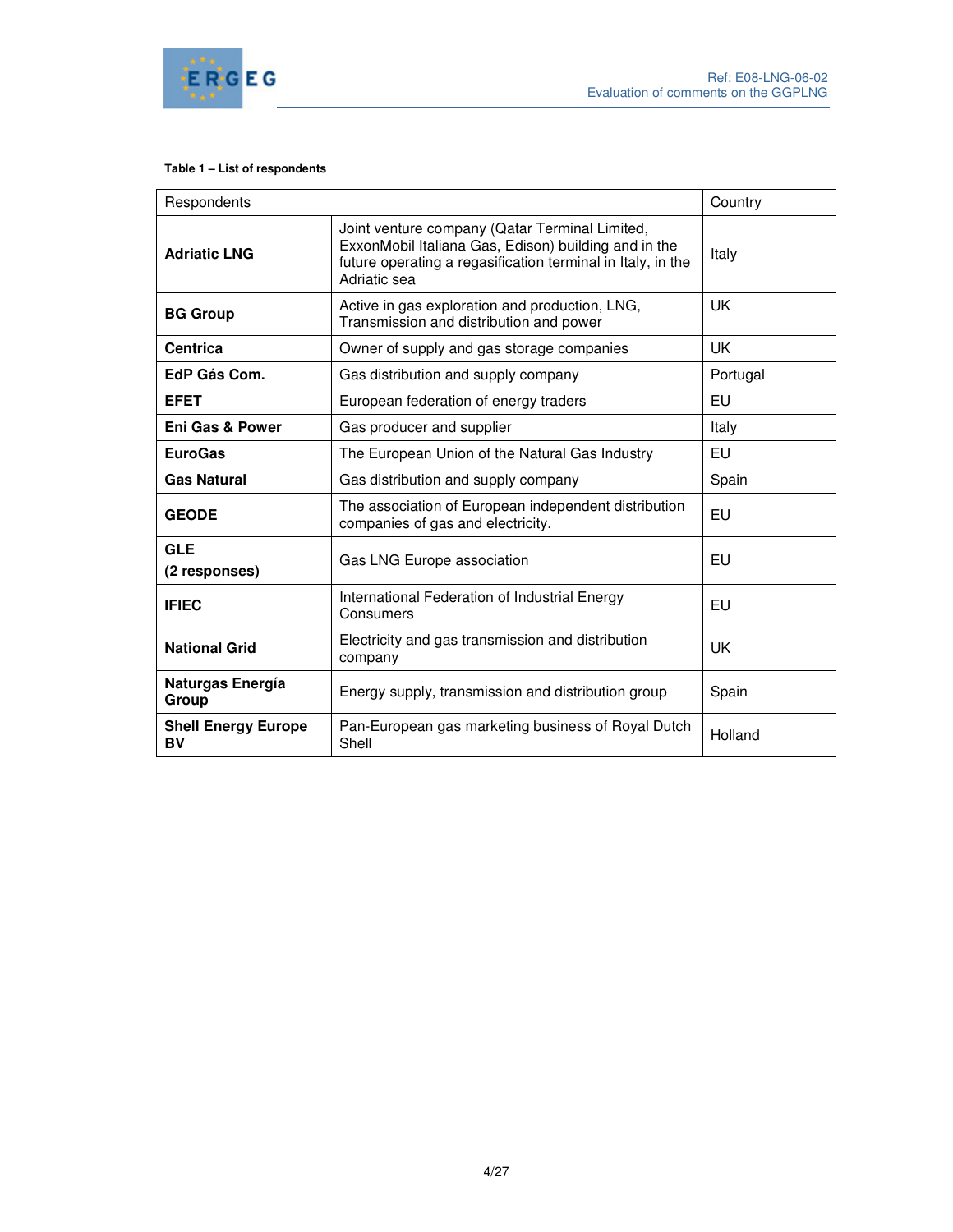

# **2 Consideration of responses**

All the respondents welcomed the opportunity to comment on the GGPLNG consultation document and contribute to the further development of the Guidelines, appreciating ERGEG's effort to develop the Guidelines.

LNG is valued as a key factor in terms of security of supply, supply diversification and enhancement of competition. Most of the respondents consider that harmonization of provisions regarding LNG terminals will generate a more reliable framework, improve interoperability, and contribute to market liquidity and to the creation of a competitive European single market. However, the general feeling is the need of not being too prescriptive, establishing provisions which allow flexibility to adapt to technical specificities of each facility and the particular market and regulatory context. Only one stakeholder considers the GGPLNG should be more prescriptive regarding most of the issues covered in the document.

Additionally, the establishment of a right balance between regulation and market has been largely referred. In some cases, it has been mentioned that the market should be free to deliver innovative products/mechanism to meet demand, instead of imposing prescriptive solutions.

Access to downstream networks has been also referred by some agents as more important than access to LNG terminals in enabling competition.

As some of the respondents point out, ERGEG recognises the difficulty to get to a common position on some points referred to in the GGPLNG. Lack of understanding has driven companies to send additional comments to those sent by the association to which they belong. Consequently, ERGEG will search for a great level of agreement before introducing changes in the GGPLNG.

## **2.1 General comments on the GGPLNG necessity, scope of application, grade of prescriptiveness and possible implementation impacts**

Questions in the consultation document:

- ♦ The GGPLNG aim is to boost effective, appropriately homogeneous and non discriminatory, third party access to European LNG terminals without being detrimental to new investments. How could TPA/harmonisation and investment be conciliated?
- ♦ The GGPLNG aims at facilitating harmonisation of services, procedures, conditions… in order to foster interoperability and facilitate access to regulated LNG facilities. To what extent is harmonisation of regulated access procedures convenient/possible? Which areas should be harmonised *(i.e. transparency, network code procedures,* balancing rules, etc.)? Is the current degree of detail and prescriptiveness of the GGPLNG considered adequate? Is the need for common EU-wide requirements adequately balanced against the need for flexible rules?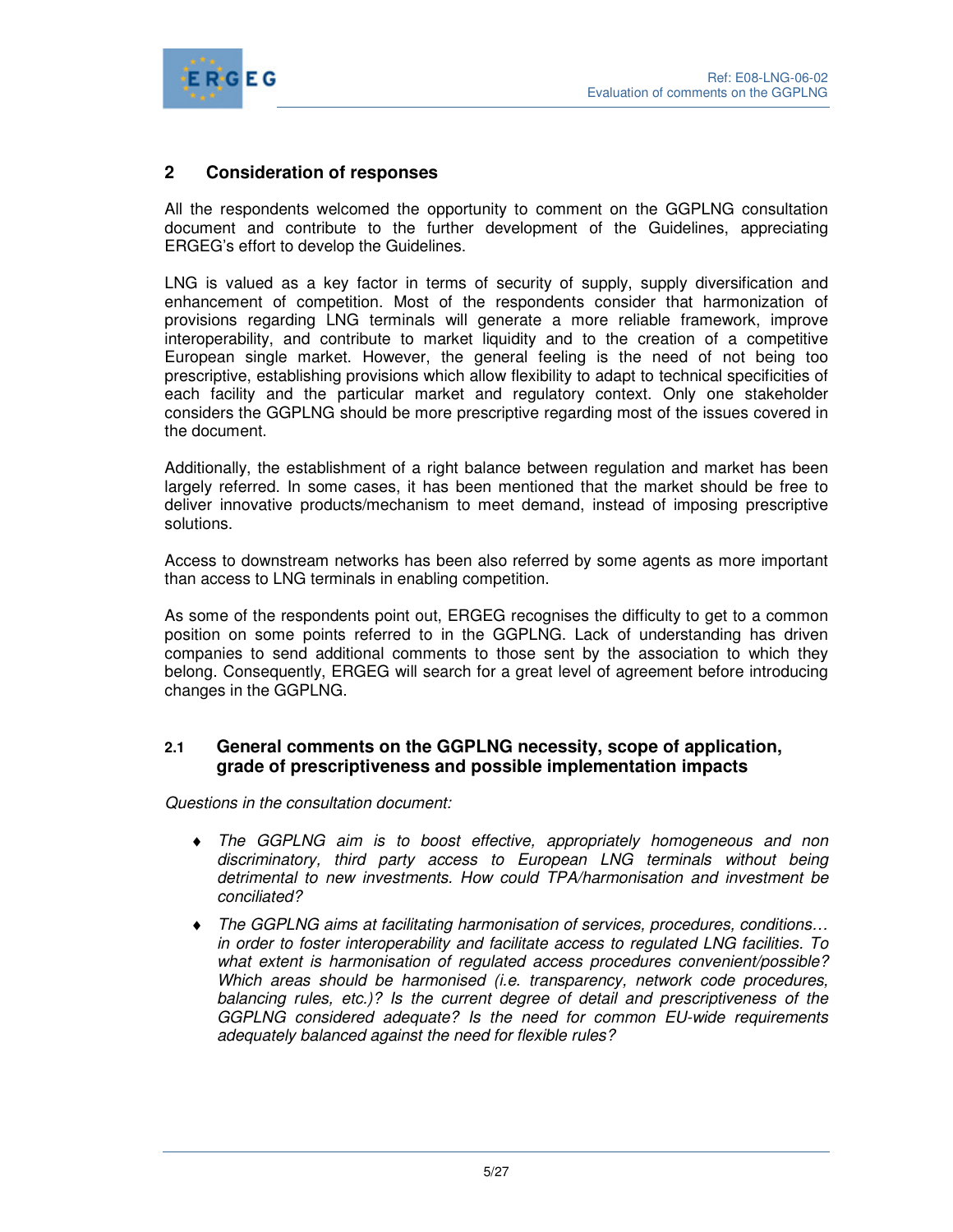

- ♦ Considering the voluntary character of the GGPLNG it would be interesting to know what transitional effects you think the GGPLNG implementation could cause, and what could the implementation cost be in your particular case. Are you going to get benefits (commercial, decrease of management cost, etc.) with the GGPLNG application?
- ♦ The GGPLNG do not apply to terminals exempted under Article 22 of Directive 2003/55/EC. In your view, could there be any value for regulators to use some recommendations in the GGPLNG as an input when adopting individual exemption decisions (for example, as approval requirements when granting a conditional exemption). If yes, please explain why and with regard to which aspects of the GGPLNG (e.g., services definition, transparency obligations, etc.)?

#### ERGEG's statement in the consultation document:

The ERGEG consultation document indicated that the GGPLNG concern LNG facilities in accordance with Article 18 of the European Directive 2003/55/EC, which establishes the implementation of a rTPA system to LNG facilities, based on public tariffs whereby at least the tariff methodologies are approved by the regulatory authority prior to their entry into force.

The GGPLNG do not go beyond the Directive 2003/55/EC in creating or restricting TPA rights, and are intended as a possible input from ERGEG for an amendment to Regulation 1775/2005 and its annexes. As recognised in the text, the GGPLNG are not binding Guidelines so LSOs are free to apply them on a voluntarily basis.

## Stakeholders' responses to the consultation document:

The majority of responses agreed that investments are fostered by stable and predictable regulatory environments which assure investments recovery and preserve the rights of primary users. Harmonization should focuses on general principles and must consider particular markets and technical factors of each facility. Harmonization of investment incentives and development of an investment plan, identifying required LNG terminals, have been also proposed.

Regarding the GGPLNG grade of prescriptiveness, three stakeholders declared that the GGPLNG are of sufficient detail and cover all the relevant subjects. Only one expressed concern that a compulsory GGPLNG, in its current form, could introduce market inflexibility and may be used to develop NRAs' powers. There is almost full agreement amongst respondents that harmonization should be applied when practicable and appropriate, and that a high degree of prescriptiveness may be counter-productive. With this view, stakeholders consider possible/convenient harmonization of certain common operational areas, definitions and procedures. The most frequent areas are transparency, ship approval procedures, terminology used (one stakeholder estimates that clearer definitions should be established) and nomination rules. Common regimes for the release of unused capacity in terms of minimum size of a slot and notice periods, confidentiality, roles and responsibilities, capacity allocation and contracting procedures, ship vetting and arrival, tariff structure, gas quality requirements and short term capacity offer requirements are also referred in some of the responses received.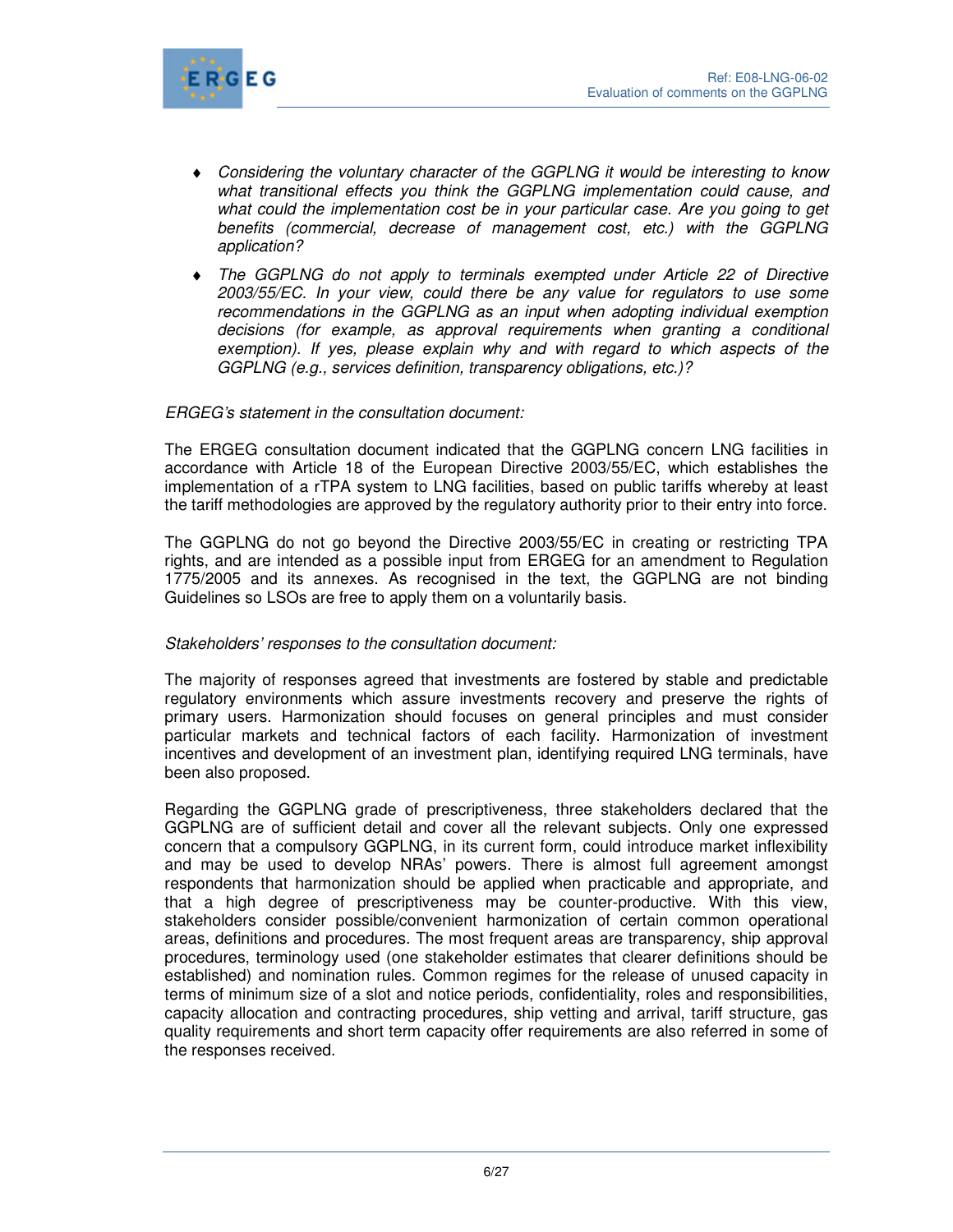

In general, responses regarding the effects of GGPLNG implementation referred to incremental costs for LSOs, but also benefits, i.e., from a more efficient management. Only two respondents consider not detrimental impact or hard implementation cost. However, no concrete figures are provided. In some cases, cost and benefits assessments are estimated as different for each LSOs/users depending on the business model, regulatory framework and technical features; recommendations on the need to perform carefully assessments are included.

The opinion that the GGPLNG should not apply to the LNG terminals under article 22 of the Directive 2003/55/EC is common among the respondents, six of them, since it may act against investment commitments. Nevertheless, five stakeholders judge that, to some extent, the Guidelines can be used by regulators in assessing future exemption requests and establishing the regulatory regime development for these terminals, although not in a retrospective application. In two cases, application of some minimum requirements to exempted terminals is estimated as useful. Only one stakeholder goes further and expresses that the GGPLNG should be binding not only for all regulated LNG terminals but also for new exempted terminals.

## ERGEG's comment on stakeholders' feedback:

ERGEG recognizes that LNG terminals mean significant investments for investors and agrees with undertakings' view that a stable and consistent regulation, taking into account specificities of each LNG terminal and its market environment is needed. Therefore, the current Guidelines provide general common rules that, in general, are welcome, by stakeholders.

ERGEG is encouraged by the responses because many of them support a certain degree of harmonization in LNG terminals, where possible and convenient. ERGEG appreciates that respondents have identified the areas where harmonization is required, and will focus on the aspects that are more able to be harmonized, paying special attention to transparency.

Although some respondents suggested that shippers could benefit from a longer term convergence of regulated and unregulated access regimes, most pointed out that the GGPLNG should only apply to regulated terminals and that exempted ones should remain out of their scope. This principle was reflected in the original version of the GGPLNG and will continue to be reflected in the final version.

# **2.2 Tariffs for access to the system**

Questions in the consultation document:

♦ The GGPLNG establish that tariff structure should be reviewed on a regular basis. Would the GGPLNG fix a minimum and/or maximum frequency for such a review? Which frequency(ies) should be the appropriate?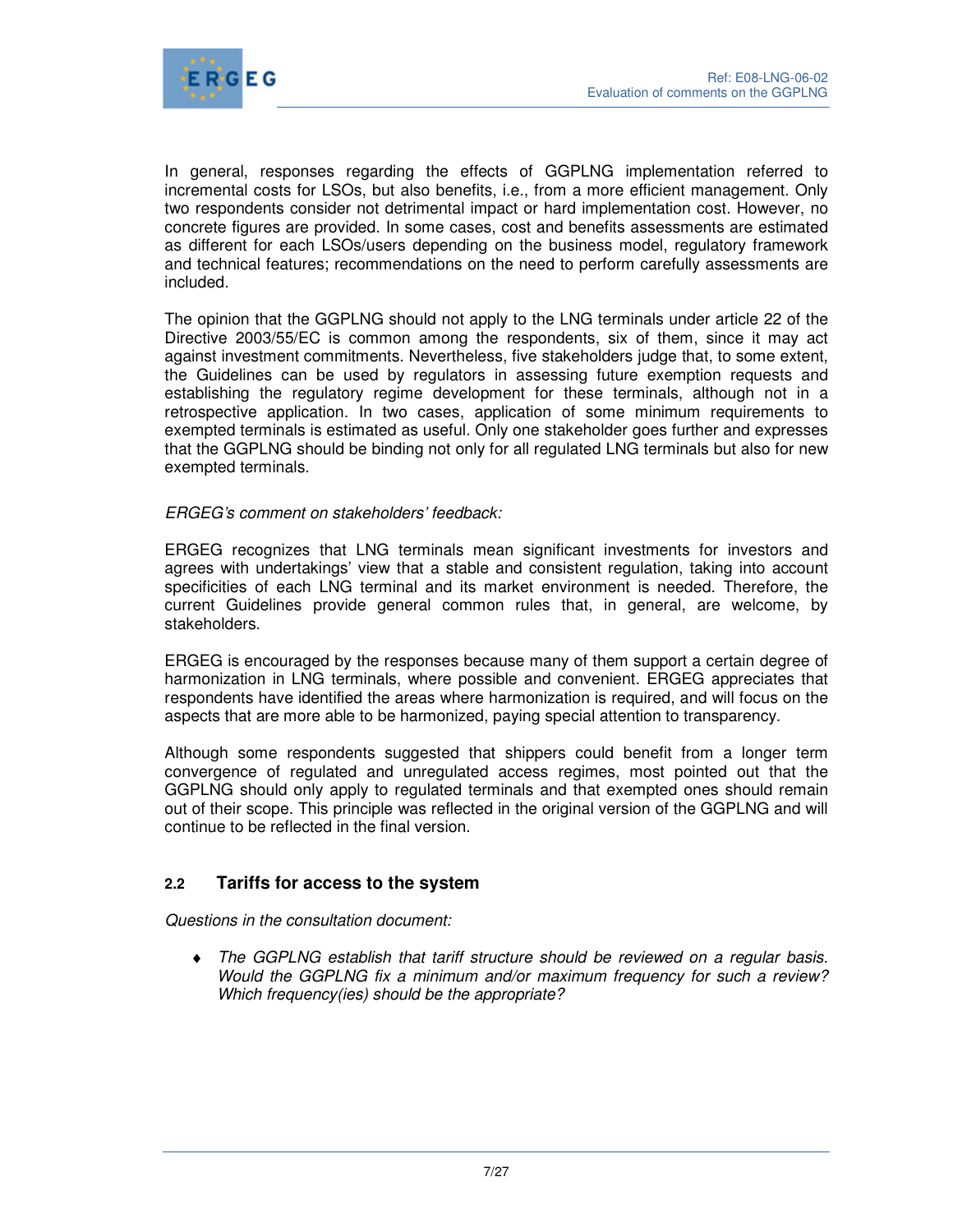

## ERGEG's statement in the consultation document:

Provisions on tariffs included in the GGPLNG reflect the need of implementing cost-based transparent tariff structures and regimes, which will assure an appropriate return on investment and will be applied in a non-discriminatory manner. The Guidelines include the need of defining charges considering two concepts: part of the price must correspond to the capacity booked (fixed charge for all the capacity contracted) and the other to the effective use of this capacity (commodity charge which will depend of the capacity effectively being used).

Cost associated with gas quality adjustment is also mentioned, to be paid by the LNG users that require this service.

## Stakeholders' responses to the consultation document:

Nearly all the responses state that tariffs structures should be stable and reviewed only under concrete circumstances. NRAs are the only organism referred to be appropriate to define the review period. Also, changes in tariffs are recommended to be done in a transparent way: public consultations are proposed. Two stakeholders underlined the importance of avoiding cross-subsidies in tariff design.

Two stakeholders advised on the subjective component of the concept of efficiency and on the difficulties in finding structurally comparable LSOs.

#### ERGEG's comment on stakeholders' feedback:

Although GGPLNG statements on tariff revision already include the need for a balance between tariff stability and cost reflectivity, ERGEG will take into account stakeholders concerns and will emphasize the requirement for tariff structure stability. Therefore, tariff structure revision would be carried out when necessary, according to market needs, monitored by the NRAs. GGPLNG will also reflect transparency suggestions in the reviewing process.

Due to the different possibilities, in order to make the services reflect real cost, provisions referring to efficiency and comparable structures in the GGPLNG have a general character and try to avoid LSOs imposing tariffs which may be too high, resulting in a barrier for small shippers or new entrants. So, it is important to keep the efficient concept in the GGPLNG.

## **2.3 Necessary TPA services**

Questions in the consultation document:

♦ The GGPLNG assume that there may be benefits for the liquidity of the capacity market and for the system efficiency in offering not bundled and interruptible services in addition to bundled and firm services17. Do market players agree with this statement? What could be your interest in offering/contracting not bundled services and/or interruptible capacity? What type of services should be offered as no-bundled? What type of services should be offered as interruptible? Should the GGPLNG be more/less prescriptive on these issues?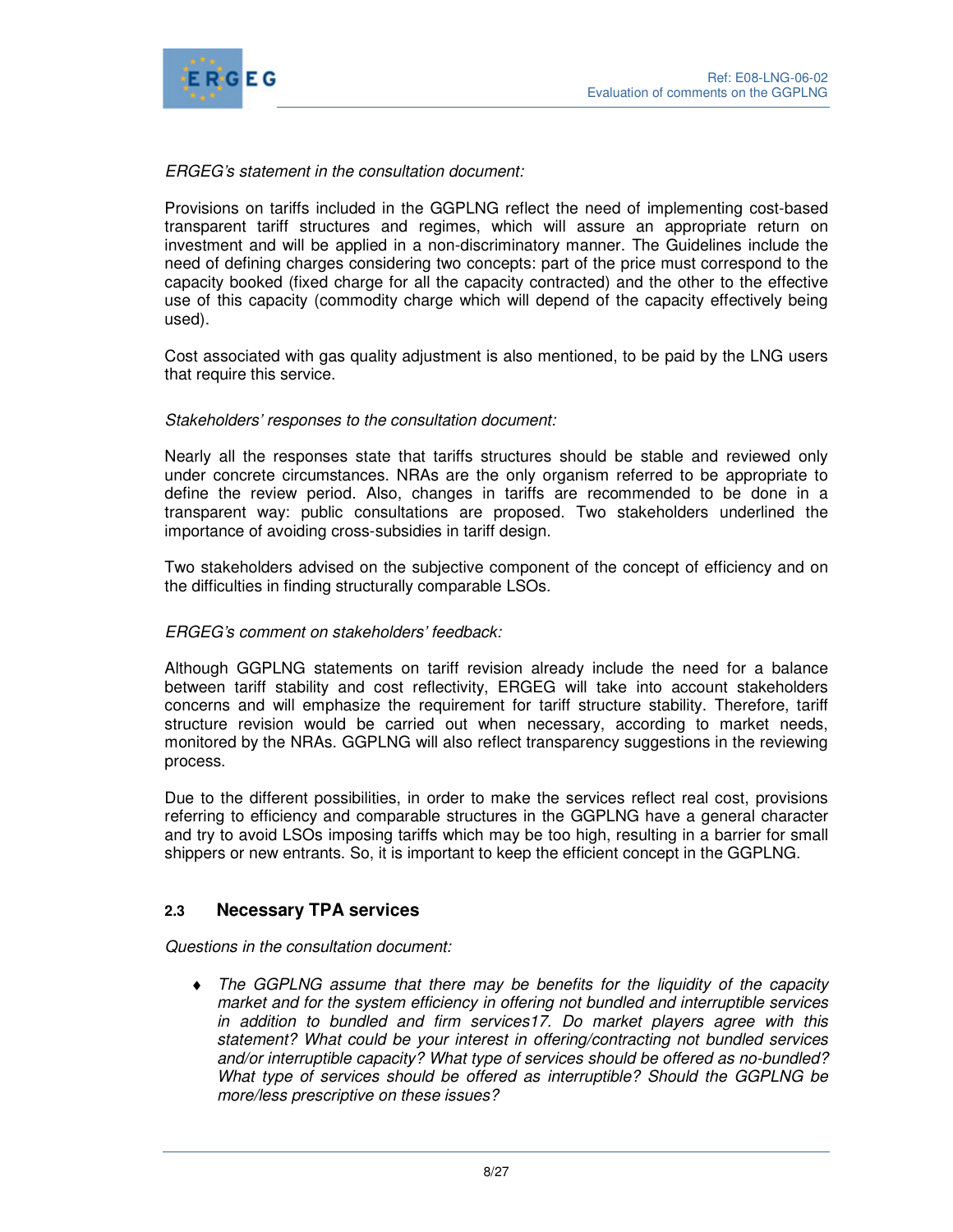

- ♦ The GGPLNG recommend that standard bundled services are defined after market consultation, especially concerning the flexibility included. In line with that, they emphasise the importance of taking into account the LNG facility's technical constraints. Do you agree with this approach? Would a more prescriptive approach regarding the parameters for the definition of standard bundled services and their flexibility be feasible and/or more appropriate?
- ♦ According to the proposed GGPLNG, the LSO shall offer on the primary market longterm and short-term services at LNG facilities. Do you consider, from a TPA perspective, that any further guidance can/should be given with regard to a balance between long and short term services?
- ♦ Requests have been made during the July pre-consultation with stakeholders for specific standardised regasification contracts (e.g. front month contract) that aim to facilitate the trading of the regasified LNG on natural gas markets. What type of standardised services could be offered by the LSOs? To what extent would these services be compatible with technical constraints (e.g. available storage capacity), the efficient operation of each terminal and innovation in the offering of terminal services? How prescriptive should the GGPLNG be about standardised contracts?
- ♦ Considering that harmonised network codes should take into account specificities of each terminal, which issues could be common and under which conditions?
- ♦ Electronic communication tools seem to be the most suitable means for the LSOs to exchange information with the terminal users. What type of platform could be needed? What services should be available on it (e.g. secondary market, nominations, etc.)? Should a simplified system based, for example, on fax transmission be envisaged in certain cases and, if so, when?
- ♦ Even though several platforms already exist and software could be copied to a certain extent, the development of electronic communication tools represents a certain cost. Do you think the cost/benefit ratio would be acceptable?

## ERGEG's statement in the consultation document:

LSOs applying the GGPLNG must offer on the primary market bundled and unbundled, long term and short term, firm and interruptible services, all of them developed with proper consultation to terminal users and other market participants, supervised by NRAs. Each service shall be described with sufficient detail in order to avoid any misunderstanding.

The GGPLNG considers electronic communication tools as the appropriate mean to provide data to terminal users. On-line screen-based (re-)nominations, short-term capacity booking and transfer of capacity rights among users must be assured. LSOs shall answer to terminal users' applications and make relevant information public in a time frame compatible with the LNG facility users' reasonable commercial needs.

#### Stakeholders' responses to the consultation document:

There appears to be an overall strong agreement among the respondents that service's design must take into account the characteristics/constraints of the LNG terminal, the business model and the market needs. Several responses point out the need to allow different services types and features evolving according to market demand.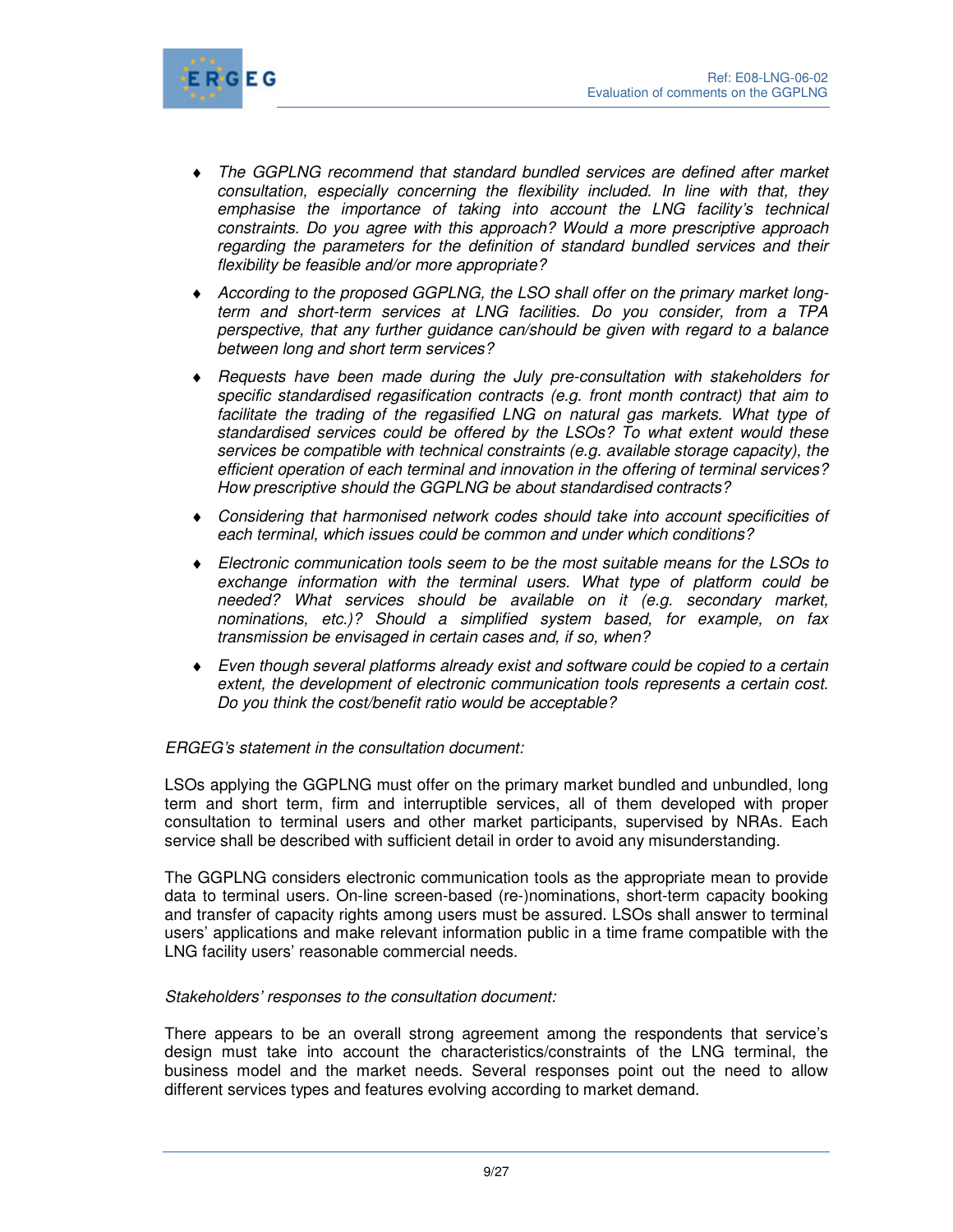

Unbundled components trade is referred to be limited, since the services are intrinsically linked but, in general, interruptible and unbundled services are considered as useful and a way to improve liquidity and efficiency. However, some respondents consider that offering unbundled services must not compromise the terminal integrity, so bundled services should have priority. Only one stakeholder suggests that offering unbundled services, detrimental of bundled ones, might not be always inefficient. There's also one respondent doubting the level of interests in offering unbundled and interruptible services at LNG terminals.

A more precise definition of unbundled services in the GGPLNG is required by three stakeholders, while others defend a non-prescriptive approach to this issue. The offer of unbundled services upon user's request is also mentioned as a possibility. Services proposed as susceptible to unbundling are: unused slots, swaps of components of bundled services between terminal users, additional send-out capacity and temporary storage comprising berthing.

Some stakeholders expressed their agreement with the level of bundled/standard services description in the GGPLNG. In two responses, a previous market consultation is recommended before defining standard services. Issues identified by the two stakeholders to be considered, when defining bundled services are: (i) the characteristics of the downstream network and the market to which the LNG terminal is connected, (ii) the location of the terminal, (iii) gas quality requirements, (iv) national laws and regulations, and (v) contracts that have already been signed in relation to the services offered.

Opinions on offering long term (LT) and short term (ST) services differ. Since ST services help new entrants and enhance the terminal efficient use, some responses state that a balance between ST and LT services in the terminal should be reached (one stakeholder suggests reserving 20% of the total send out capacity to ST contracts), and leave the decision on percentages to the NRAs. However, others respondents recommend a well functioning secondary market as an equivalent alternative to short-term contracts, or ST capacity only available at the end of long term annual capacity contracting procedure. With regard to the GGPLNG, one stakeholder thinks it should be more precise in its description of nature and duration of ST services. On the contrary, others argue that the market should be the one defining if ST services are interesting.

Establishing standard contracts is also a controversial issue. Harmonization of contracts, when possible, and at least for a certain minimum content, i.e. terminology and access rules, is defended by some stakeholders, while others are in favour of submitting contract standardization to consultation with the market. Also, it is suggested that contract standardization in the GGPLNG should leave room for adjustment to market needs. In some case, it is explained that further specifications are the responsibility of NRAs.

Almost every stakeholder agrees that transparency (data type, format, timing, etc.) is the area where harmonization is more appropriate. Other areas, sometimes specifically indicated, are confidentiality, roles and responsibilities, terminology employed in the procedures, coordination of certain operational aspects such as ship approval procedures, communication protocols or nomination rules.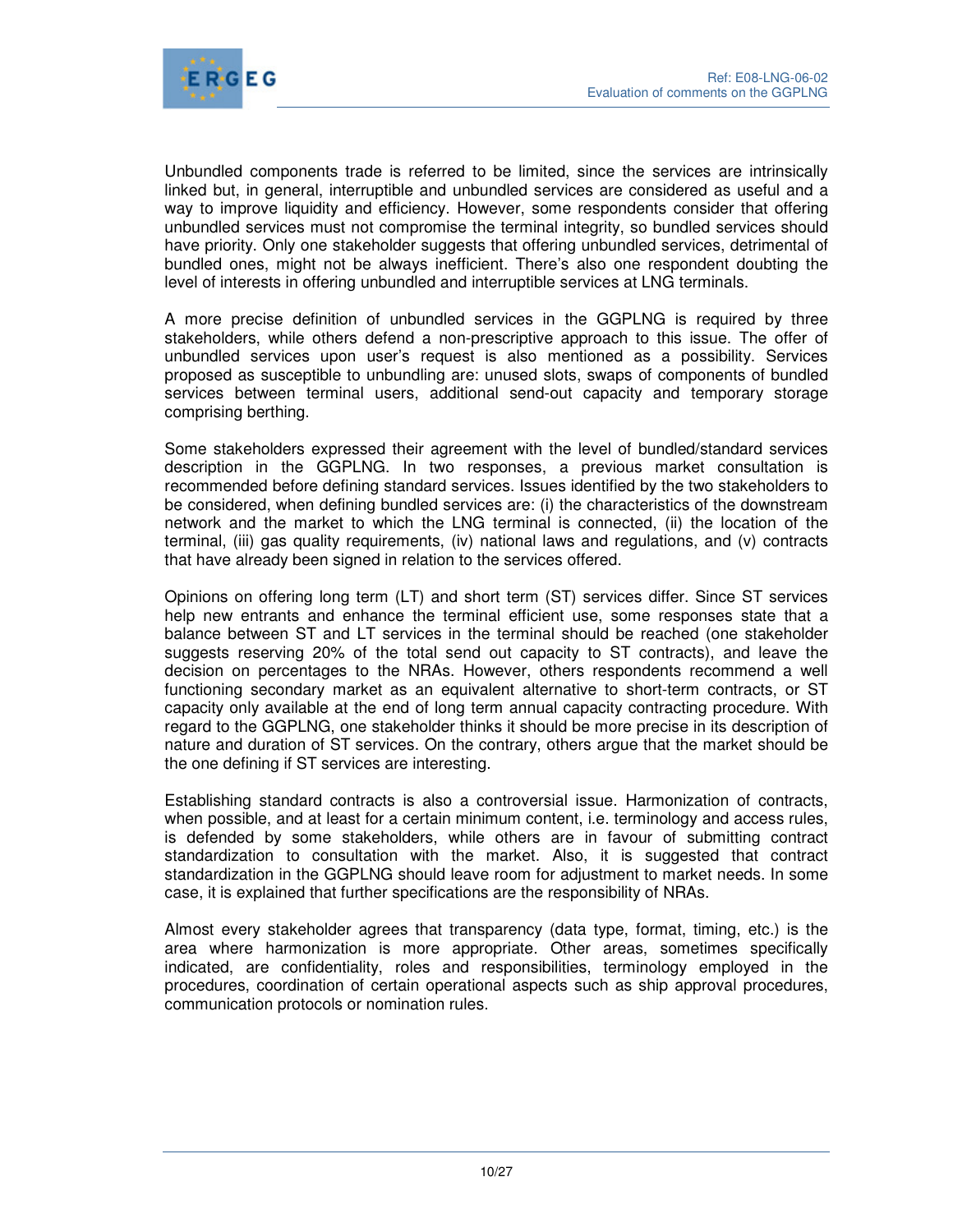

In the same way, a web-based platform is given strong support as the best communication tool. However, other mechanisms have been proposed, i.e. bulletin boards, fax or e-mail, useful, under certain circumstances, i.e., for new market entrants whilst integration with systems took place. The cost of a web-based platform has been judged difficult to evaluate, and stakeholders consider it might differ among LSOs. Some stakeholders pointed out that the GGPLNG should only refer general principles with regard to clarity, format, data accessibility and not be over prescriptive on IT systems.

#### ERGEG's comment on stakeholders' feedback:

ERGEG appreciates the reminder about the need to take into consideration the terminal features, market environment and regulation applicable when defining TPA services, so this will be considered in the GGPLNG.

There are many different views concerning all the issues contained in this GGPLNG section (bundled and unbundled services, long term and short term services, interrumpible services, standard contracts, etc.). However, it is possible to point out a few areas where there appears to be a certain agreement. This occurs in the case of the preference for bundled services instead of unbundled. The GGPLNG already explain that unbundled services can not act detrimentally against the terminal efficient use; nevertheless, a stronger provision will be put in place. However, it won't mean the removal of the LSOs possibility to offer unbundled services, where possible. A second point of respondents convergence is that the most appropriate area for harmonization is transparency, which explains why the GGPLNG are more specific and detailed on this issue.

ERGEG underlines that some points indicated by stakeholders, in particular, the need for market consultation when defining services to define the conditions, and a certain minimum level of harmonization regarding terminology and access rules, are already taken into consideration in the GGPLNG.

It is ERGEG's view that long and short term services, since they are defined by Regulation 1775/2005, would also apply to LNG terminals.

Consequently, with most of the responses, a web-based platform, as well as possible alternative tools, will substitute the current writing on electronic means.

## **2.4 Other requirements to assure proper TPA services**

Questions in the consultation document:

♦ The GGPLNG consider the cooperation between LSOs when putting in place compatible scheduling procedures in order to facilitate capacity trading and interoperability between European terminals. Do you think that such a harmonisation of scheduling procedures is desirable? Would it be necessary and proportionate to introduce some minimum harmonisation of these procedures within the GGPLNG to facilitate capacity trading and interoperability between European terminals? What requirements can be envisaged?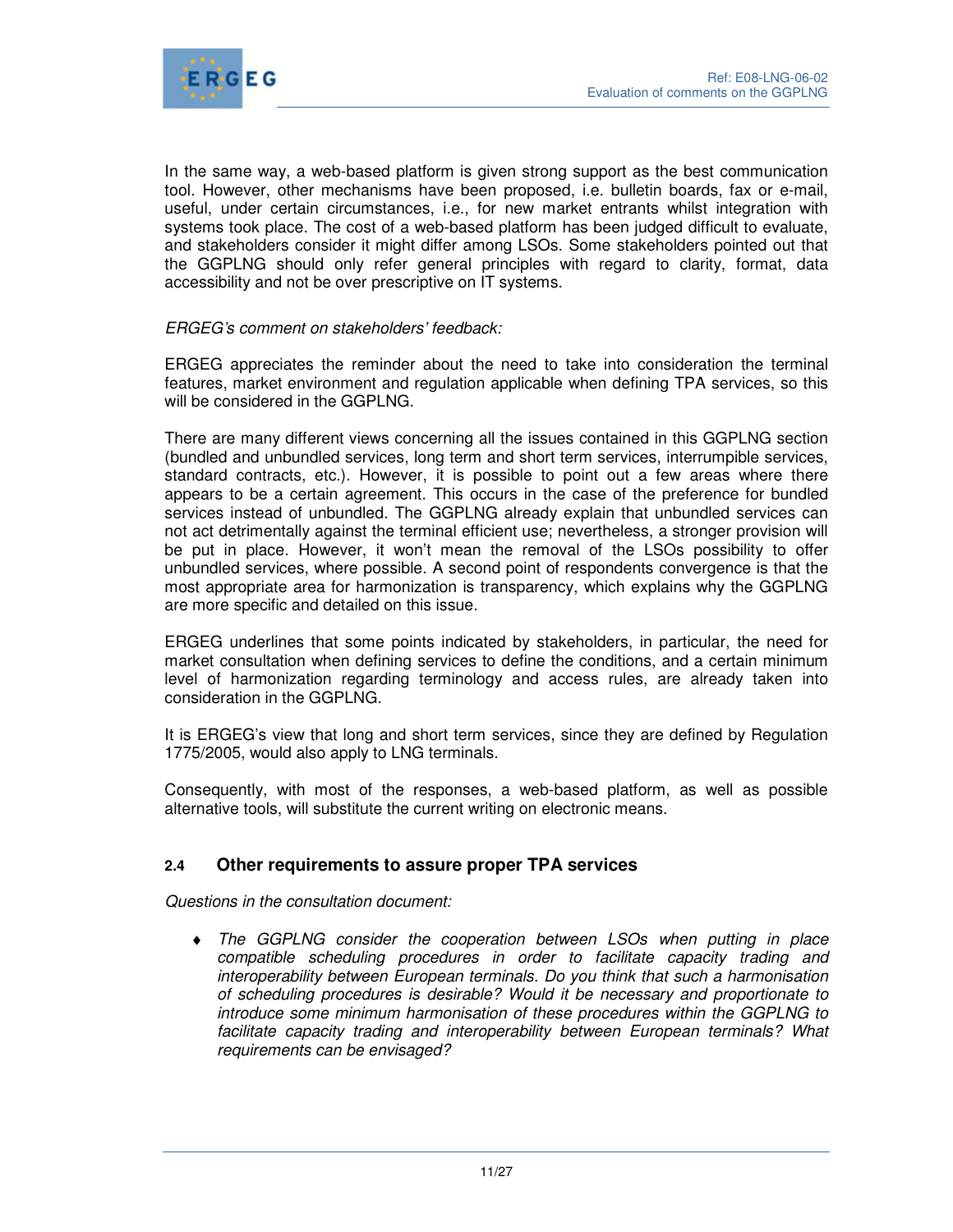

## ERGEG's statement in the consultation document:

Cooperation among LSOs and interconnected system operators is envisaged in the GGPLNG with the aim of ensuring interoperability between systems. The described cooperation is proposed for compatible services (consistent contracts content), compatible operational procedures, maintenance, disruption, as well as coordinated access.

Cooperation among LSOs when putting in place scheduling procedures for cargoes unloading is also required by the GGPLNG, in order to facilitate capacity trading and interoperability between European terminals. Nevertheless, the GGPLNG recognises the need to bear in mind specificities of each terminal and market when performing this function.

## Stakeholders' responses to the consultation document:

Numerous concerns have been raised with regard to downstream access. Some respondents indicate that the most significant barriers to competition, in the internal market for gas arise downstream to the LNG access points. This situation leads one stakeholder to hint at the possibility of making access to the downstream network automatically available when proving regasification capacity to the terminal users. Some companies believe that coordination between LSOs and downstream TSOs should be well established and ruled, specifically with regard to interoperability, scheduling procedures, maintenance programs and annual unloading program notifications requested by LSOs. Coordinated Open Season procedures in order to provide sufficient entry capacities into the transmission networks are also proposed. In this sense, some positive experiences of coordinated open seasons have been shown as examples (i.e. between Fluxys and GRTgaz) improving not only booking capacity procedures but interoperability (balancing), allocation, etc. One respondent links releasing of capacity when unused in the LNG terminal to releasing of the associated pipeline capacity.

On the opposite side, there's one stakeholder pointing out that automatic access to the adjoining transmission system should be granted, once one has obtained regasification and send-out capacity for an LNG terminal. This agent notes that it may not always be the case that there will be matching firm entry capacity available on the TSO side, particularly in regimes where entry rights can be exchanged between entry points. The issue impacts not just LNG but also affects parties either side of storage and interconnector facilities. Contractual links between capacity given by LSOs and the one given by TSOs are required, before simplifying access to both systems.

Harmonization of scheduling procedures, when practicable and while not restricting the use of capacity by primary users, receives strong support by the majority of the respondents, since it improves interoperability of the market. Harmonization of timeframes for issuing the annual and quarterly program notifications, uniform lead times for scheduling and standard units of measure are also quoted. In some responses it is assured that, however, harmonization is only possible for those terminals which share certain factors.

Two stakeholders classify the statement on scheduling cooperation among LSOs as confusing. They estimate that the objective of LNG terminals cooperation on scheduling procedures is promoting capacity trading among terminal users and not among the terminals themselves.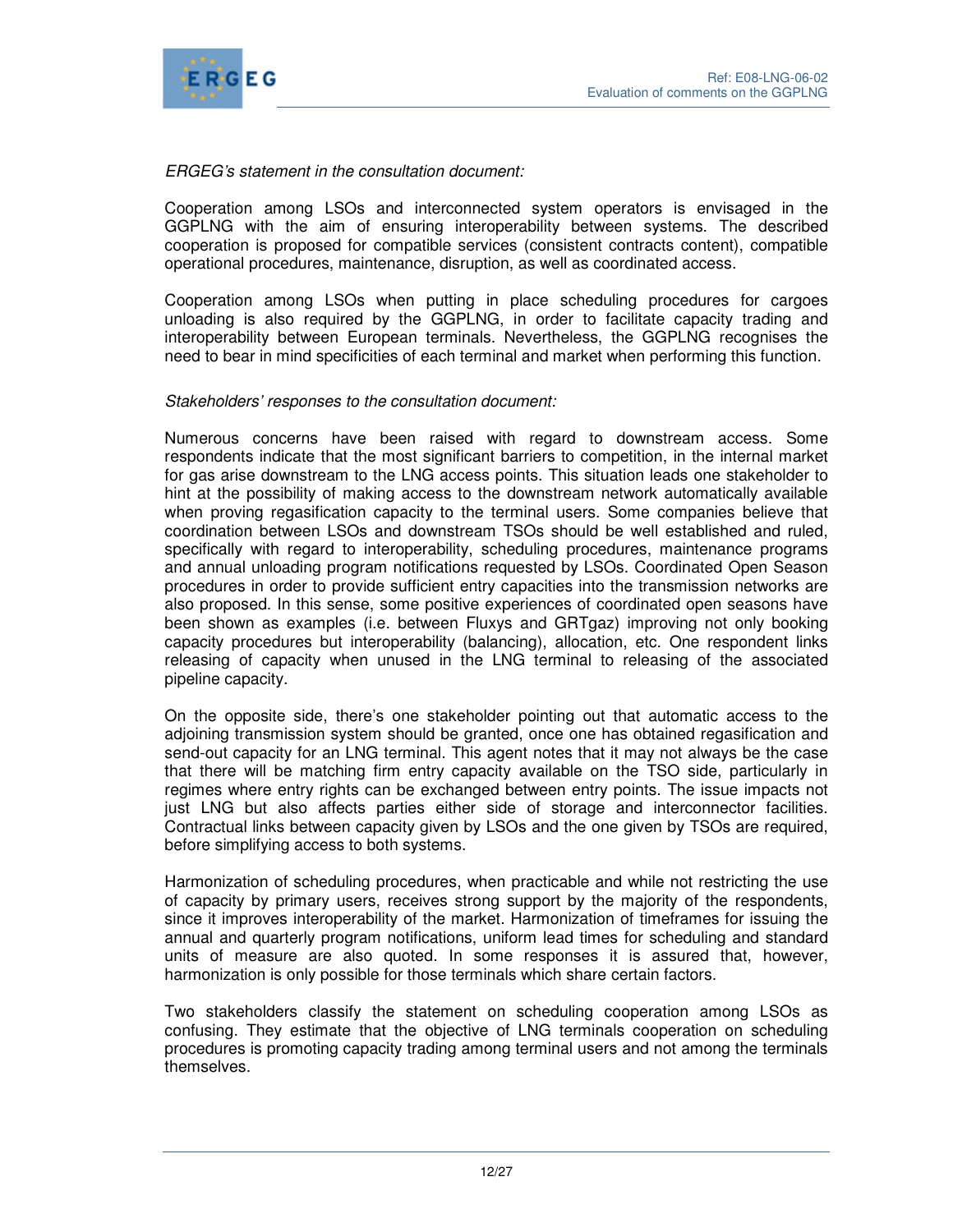

NRAs are encouraged by two stakeholders to examine if scheduling procedures of regulated LNG terminal are reasonable, non-discriminatory and appropriate for their purpose.

## ERGEG comment on stakeholders' feedback:

ERGEG has established that GGPLNG apply to regulated LNG terminals and no further obligations beyond the Directive 2003/2005/EC and the Regulation 1775/2005 can be imposed to TSOs. Thus, cooperation among LSOs and TSOs must be supported by bilateral operators' agreements. LSOs should attempt to facilitate this cooperation.

ERGEG would like to point out that "open season" procedures are used to assess market demand and lay the foundations for a subsequent capacity allocation. However, they are not a capacity allocation mechanism themselves.

ERGEG feels encouraged by stakeholder's support of the harmonization of scheduling procedures. The GGPLNG are aware of the technical and operative differences among LNG terminals and envisage the need for close cooperation of LSOs when harmonizing these procedures.

References to capacity trading incentives are related to shippers and not to LNG terminal operators so the GGPLNG will be corrected in this way.

According to Article 25 of the Directive 2003/55/EC, NRAs are, at least, responsible for ensuring non-discrimination, effective competition and the efficient functioning of the market. In consequence, ERGEG does not identify the need to add specific provisions regarding NRAs monitoring scheduling procedures.

# **2.5 Principles for CAMs and CMPs**

Questions in the consultation document:

- ♦ The GGPLNG propose some concrete solutions in order to implement the very general principles laid down in Regulation 1775/2005 (Articles 5.3. and 5.4). Comments on these issues would be most welcome:
	- Non discriminatory allocation rules for primary and secondary capacity are necessary to promote competition. The GGPLNG propose market-based solutions and other alternative mechanism as pro-rata or first-come-first-serve procedures. Should a reference to specific subscription procedures be included? Is there any other procedure that the GGPLNG should take into account?
	- Regarding congestion management, is the development of a secondary capacity market sufficient to optimise the utilisation of the terminal capacity?; and
	- Should the GGPLNG be more or less prescriptive regarding procedures to manage congestion in the terminals?
- ♦ Reference is made to capacity that the holder is no longer able to use. An obvious example is the case of (unbundled) regasification capacity owned by a shipper who has no more gas in storage. What are the other cases where capacity could be categorised as no longer usable? Who must decide when a capacity holder is considered as no longer able to use the capacity?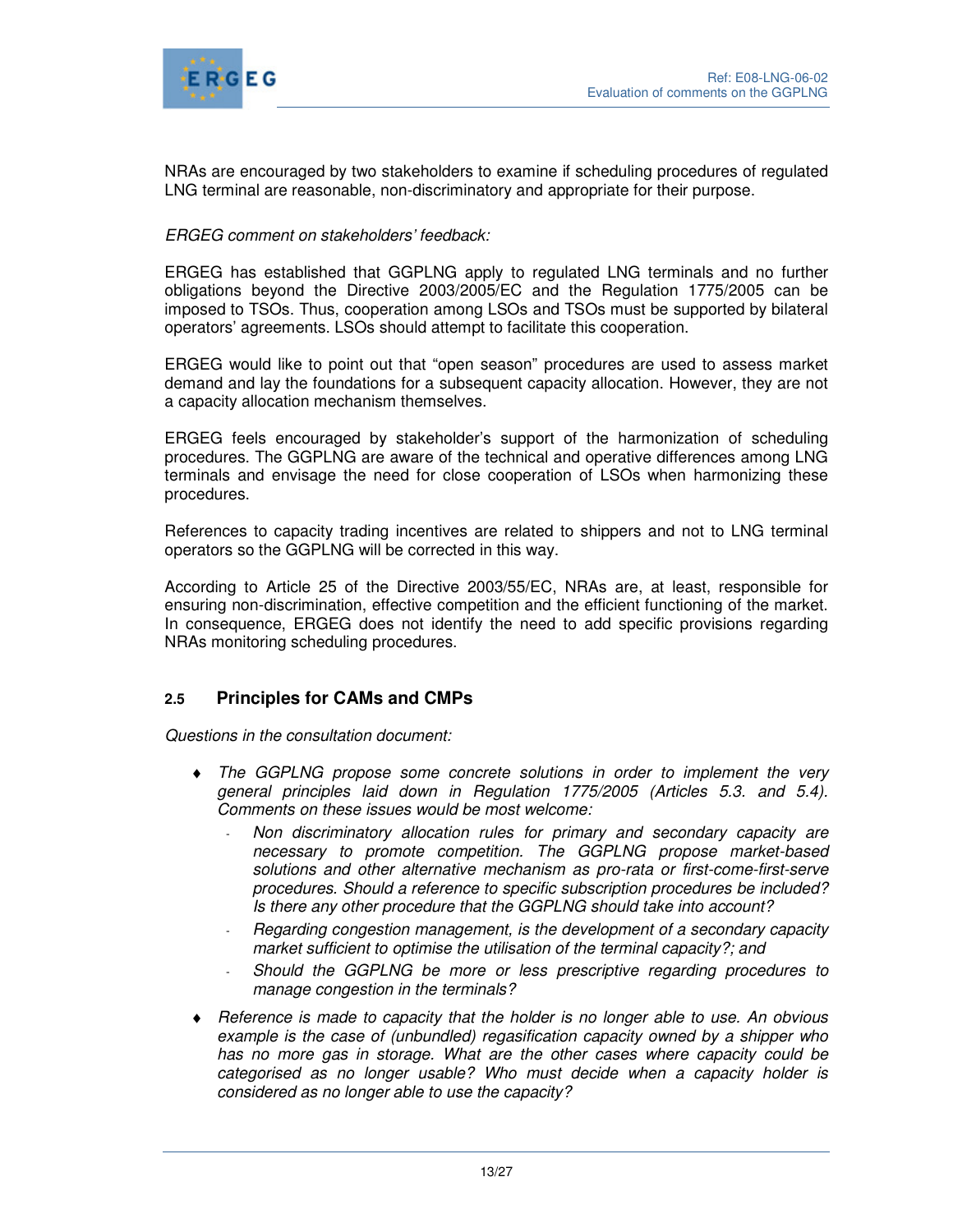

♦ Regarding the allocation of capacity, the GGPLNG stipulate that the LSO might allocate the standard bundled LNG services with a priority upon not bundled services in order to maximise the use of the LNG facility. In your view, under what circumstances would it be appropriate to give such a priority to bundled services?

#### ERGEG's statement in the consultation document:

In their fifth section, the GGPLNG state common principles on capacity calculation methodologies (CCMs), capacity allocation mechanisms (CAMs) and congestion management procedures (CMPs).

In concordance with the Guidelines, CCAs should be transparent and public and calculated separately for each service described in the Guidelines, always taking into account system integrity and constraints, and security of supply.

The GGPLNG determine that CAMs and CMPs should promote competition and liquid trading of capacity. They will be established considering the whole market circumstances and should be flexible enough to take into account market evolution, once a market consultation has been performed and they have been approved by NRA. Both mechanisms must provide appropriate signals for efficient and maximum use of capacity to foster investment in new infrastructure, and shall not hamper the entry of newcomers.

CAMs, according to the Guidelines, should be non-discriminatory, transparent and preferably based on market solutions, although procedures as pro-rata or first-committed-first-served may be considered. In order to maximise the use of the terminal, the Guidelines allow the LSO allocating standard bundled LNG services with a priority upon not bundled services.

With regard to CAMs to downstream access, and only for system integrity reasons, the Guidelines contemplate the possibility of granting priority rights to terminal users, subject to NRA approval.

Finally, the GGPLNG indicate that CMPs must be described in the terminal code, and encourage the capacity holder to offer the unused capacity on the secondary market at a reasonable price. When a capacity holder is considered no longer able to use it, the LSO shall offer the capacity to the market as firm capacity.

#### Stakeholders' responses to the consultation document:

The CAMs provisions have being regarded in very different ways by the respondents. Some of the companies consider the GGPLNG sufficiently broad and agree with the CAMs proposed. Others remark that the Guidelines should aim at general principles and recommend removing the specific mechanisms included in the text. There is one stakeholder in favour of more detailed CAMs rules, especially for auctions, arguing the need of avoiding discriminatory behaviours.

Others CAMs proposed to be included in the GGPLNG are open seasons, insofar as they do not favour incumbents and the process is monitored by NRAs and/or the European Agency. Only one stakeholder considers it unnecessary to include OS, others do not specifically comment on this issue.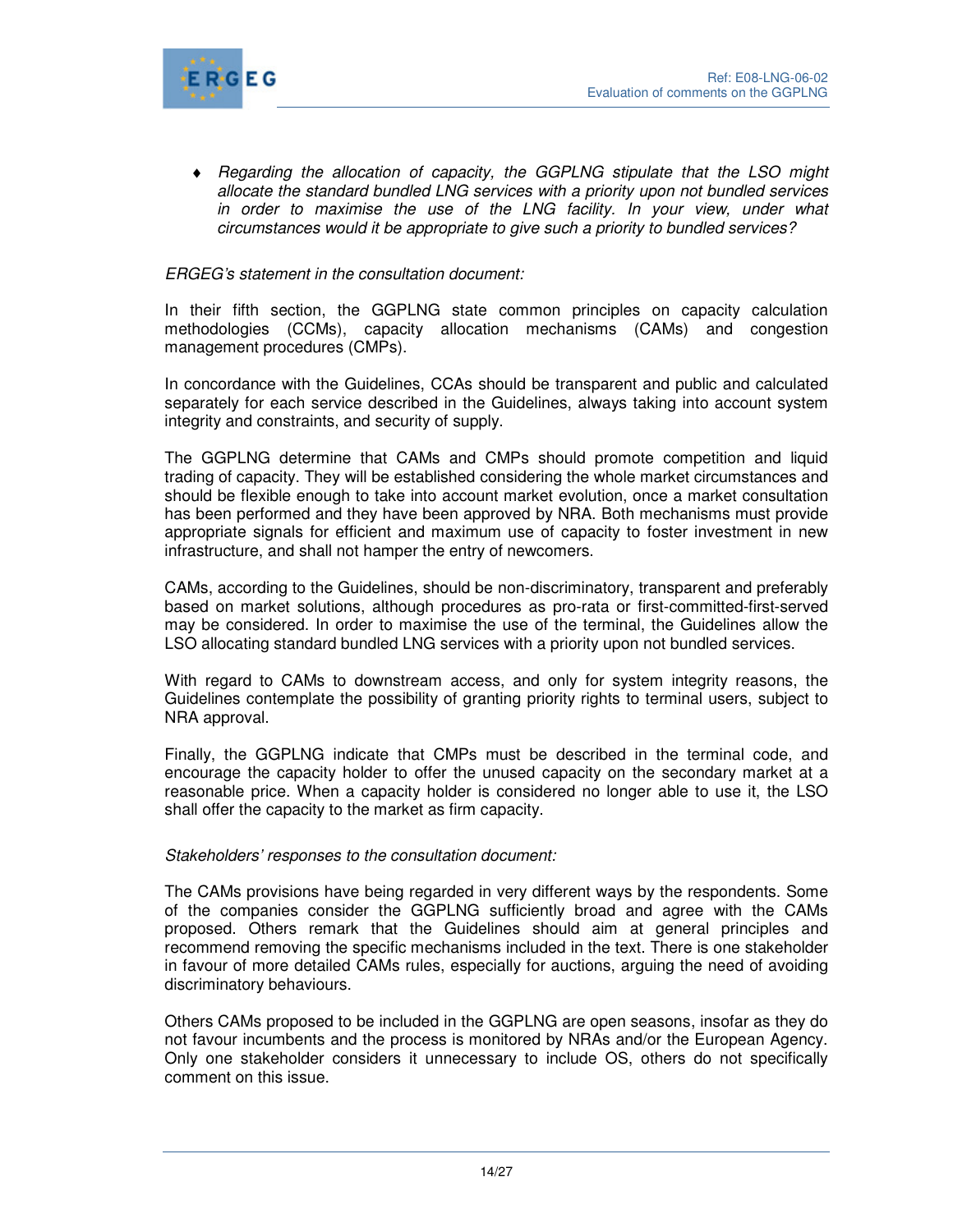

Most respondents prefer the GGPLNG with a non-prescriptive approach to the secondary capacity market, only establishing general principles. Procedures, judged by some responses as advisable to complete secondary capacity market and to enhance capacity use are: capacity auction schemes, interruptible capacity, UIOLI provisions and UIOGPFI<sup>1</sup>. There are also two companies which assess that a well-functioning secondary capacity market is enough to optimize LNG terminal capacity use. One stakeholder underlines that UIOLI can be counter-productive and deter investments.

Also regarding the secondary capacity market, some stakeholders make the statement that the GGPLNG should clearly state that the LSO solely acts as a facilitator of this market and that it is the NRA role and responsibility to monitor the functioning of contractual congestion management mechanisms and to impose sanctions. To this concrete comment, they add that references to a reasonable price in the secondary market should be removed, due to the uncertainty of what a reasonable price is and who decides it.

On the GGPLNG degree of detail on the CMPS, again, it seems to be a confrontation among opinions. Some agents are in favour of general principles without detailed definitions of unused/systematically underutilized capacity, since each terminal has its own technical features and is influenced by its market context. Meanwhile, others propose, i.e., including all possible CMPs, clarifications of some concepts like systematic underutilisation or distinction between physical and contractual congestion. NRAs are also recommended to design how CMPs should be implemented.

Most of the respondents consider that the agent that should be in charge of deciding when a capacity holder is considered no longer able to use the capacity is the NRA; case by case studies or considering terminal features and the market environment are occasionally recommended. Two stakeholders propose the technical system manager, another two consider it is a decision for the initial capacity holder. Most of the respondents agree that LSOs are not the appropriate agent to decide, at least unilaterally.

Examples of unusable capacity provided by some stakeholders are: bad weather at the port that means no cargo can be docked and unloaded safely, problems on the national transmission system that cause a delay to LNG send-out, which can in turn delay cargoes scheduled to be unloaded in the following days. Some companies question the example described in the Guidelines as unusable capacity, since they think the capacity holder has other options for the capacity (like a secondary slot in a row, buying gas in the storage from another user) to use contracted send out capacity.

There seems to be agreement that, in any case, bundled services should be allocated with priority over unbundled services. Only when the terminal encourages access to new/small operators or when enough capacity is available, should unbundled services be given priority before bundled ones. However, one company states that there are no circumstances whereby a bundled service should be given priority over a not-bundled service insofar as it does not affect the overall efficiency of the terminal.

 $\ddot{ }$ 

 $<sup>1</sup>$  Use it or get paid for it.</sup>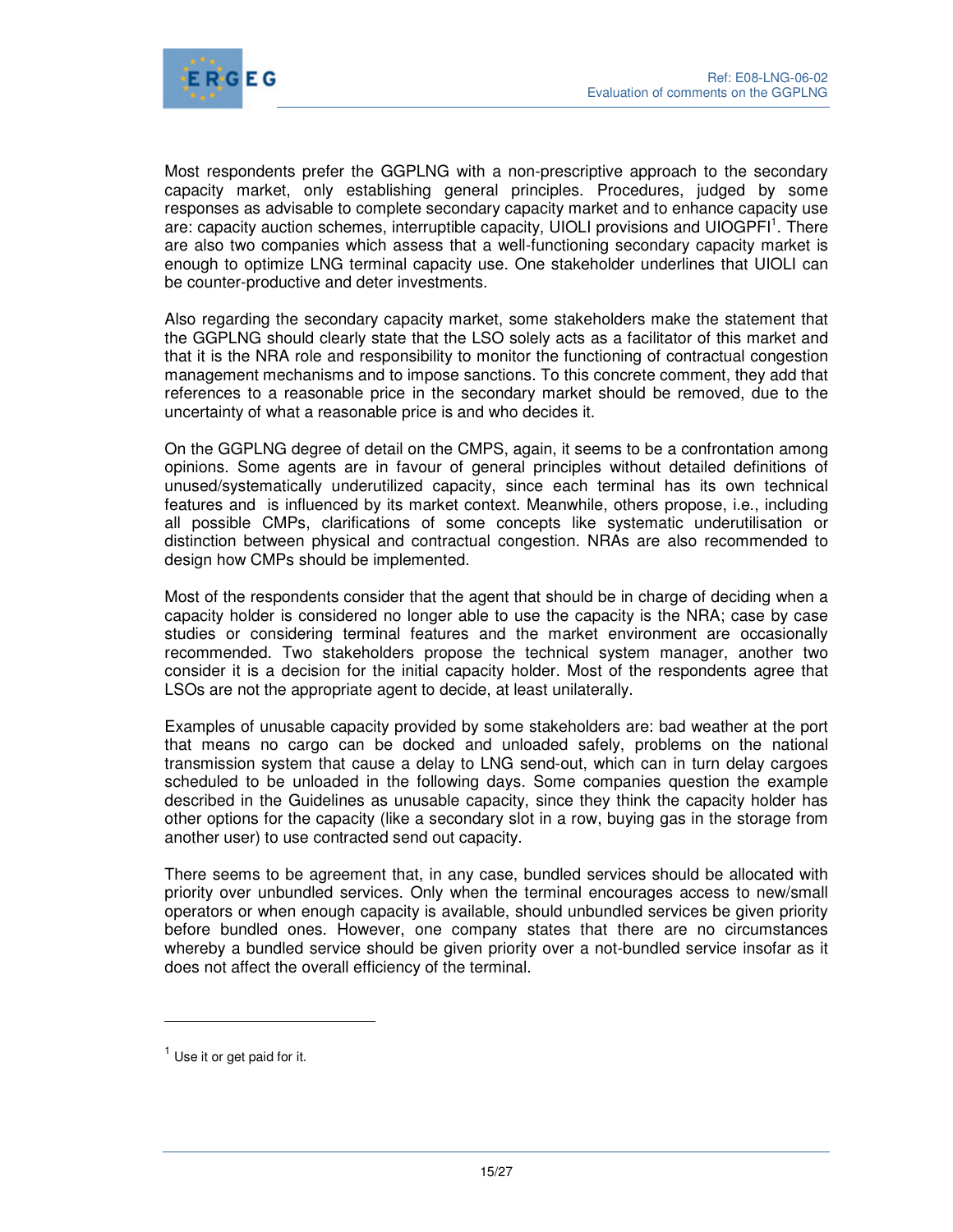

ERGEG's comment on stakeholders' feedback:

Comments received on ERGEG public consultation process about the CAMs and CMPs principles of the GGPLNG, as well as secondary capacity markets, are very different.

ERGEG considers worthy to keep the obligation for the primary capacity holder to offer the unused capacity "at a reasonable price" when he is not going to use it, since it pursues avoiding abusive prices which discourage secondary holders to use the capacity or they may be used as an entry barrier. The price, of course, could be duly supervised by NRAs, according to responsibilities defined in Article 25 of Directive 2003/55EC, to consider what is reasonable.

ERGEG's opinion is that the definition of systematically underutilised capacity is a responsibility of NRAs, in compliance with Article 25 of the Directive 2003/55/EC, this being the best way to include all the circumstances that have emerged from the responses in the concept: market environment, terminal characteristics and specific temporary conditions. Another alternative would be to define it in these guidelines, but this has been discarded since the measure would probably be over prescriptive.

Taking into consideration stakeholders comments on downstream constraints and cooperation among LSOs and TSOs, it seems more appropriate to move §33 to 4.3.1 section. ERGEG understands comments expressing that a coordinated access to downstream networks connected to the terminal may require some kind of agreement between operators, so that will be considered in the GGPLNG.

As it has been explained before, the GGPLNG will reflect stakeholders preferences on bundled services over unbundled. However, it won't mean the removal of the LSOs opportunity to offer unbundled services, when possible.

## **2.6 Reallocation of unused capacity & release of systematically underutilized capacity**

Questions in the consultation document:

- ♦ The GGPLNG tries to assure the optimum utilisation of the terminal and to avoid capacity hoarding by promoting capacity reallocations when appropriate. How can the balance be struck between the promotion of the secondary market of capacity and the protection of primary capacity holder's interests?
- The GGPLNG distinguish between punctually unused capacity and systematically underutilised capacity:
	- The definition of unused capacity refers to a deadline by which the capacity holder must nominate its use. This concept is defined in Regulation 1775/2005, art. 2.4. Do market players agree with the definition of unused capacity? Is a more or less detailed definition needed? What conditions/circumstances should be taken into account when assessing whether capacity is effectively used or not?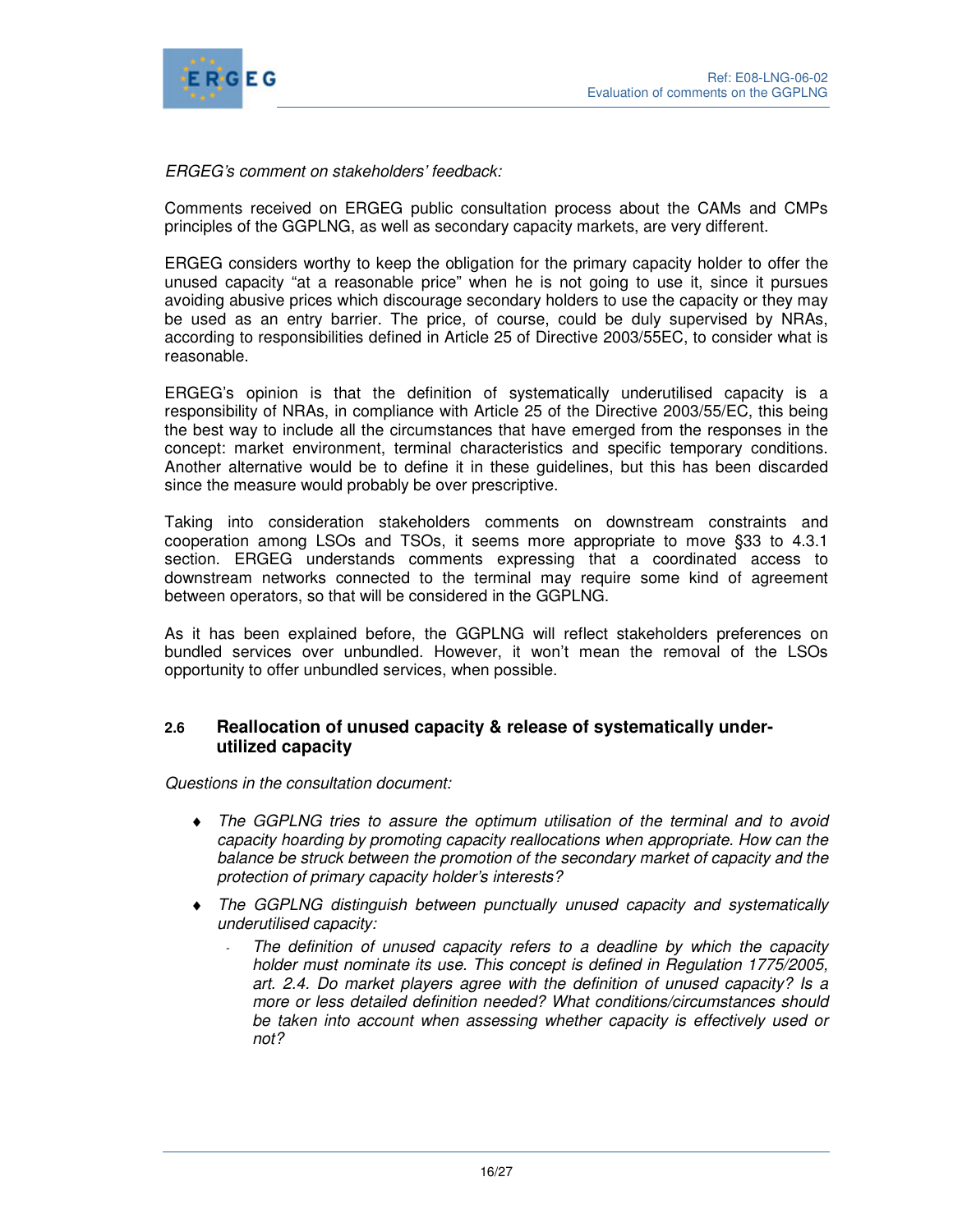

- Is there a need to distinguish between punctually unused capacity and systematically underutilised capacity as states the current draft of the GGPLNG? Is the proposed split between reallocation of unused capacity and release of underutilised capacity a good approach?
- Is it satisfactory to empower the NRA to evaluate if there has been systematic underutilisation of capacity or should the concept of 'systematic underutilisation' be described more accurately in the GGPLNG, by specifying the criteria to be used?
- ♦ Is it necessary to impose detailed congestion management mechanisms as proposed in these GGPLNG, or should the GGPLNG content themselves a set of general principles? Are the solutions proposed in the GGPLNG adaptable to the varying, present and future, situations?
- ♦ Setting the right deadline or notice period is considered as a key factor for the congestion management procedures. Comments on this issue would be welcome.
	- Should the GGPLNG include more or less detailed/prescriptive provisions on deadline/notice periods regarding unused capacity?
	- What circumstances should be taken into account by the LSO/NRA when determining/approving notice periods. Is there a single specific deadline/notice period appropriate for all solutions? If so, what could it be?
	- Is the NRA the most appropriate party to define the deadline or notice period? Otherwise, who should be responsible for setting the deadline/notice periods?
- ♦ The GGPLNG establish the principles to release underutilised capacity, setting some detailed circumstances where this may happen and assigning responsibilities to NRAs. Should the GGPLNG be more or less prescriptive on this issue? Do the circumstances set out in the GGPLNG cover all present and future circumstances where underutilised capacity should be released? Would a less constraint mechanism be preferable?

## ERGEG's statement in the consultation document:

The Guidelines distinguish two types of circumstances which may require application of CMPs: when unused capacity exists and when systematically underutilization of capacity is taking place.

Unused capacity is referred to contracted capacity that has not been nominated. Reallocation of unused capacity provisions considers allocation of this capacity on the primary market on a short term basis. For a particular unused unloading window, the Guidelines express the need to submit the notice period of the free window to consultation and afterwards to be defined by the NRA. When dealing with standard bundled services, the Guidelines allow the offer of the service components, unbundled, if bundled service is not possible.

The GGPLNG do not define what has to be evaluated as "systematic underutilisation of capacity". They just determine some possible mechanism for the release of this capacity, providing that NRAs consider it convenient. Hence, the GGPLNG suggest the possibility of making the original holder loose its capacity rights, partially or completely, for a given period or for the remaining term. In any case, the Guidelines envisage that any method applied must be transparent and non-discriminatory.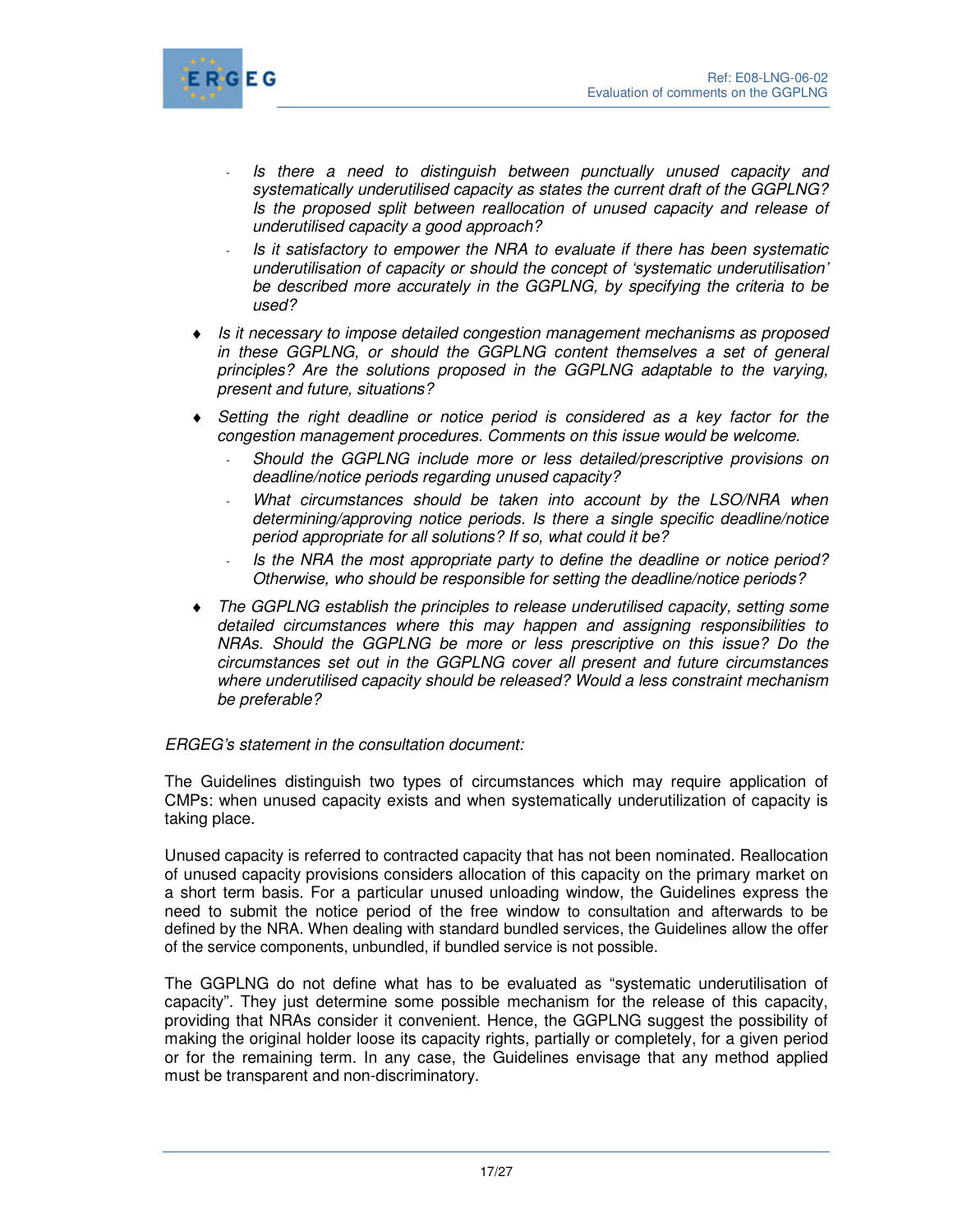

## Stakeholders' responses to the consultation document:

As a general comment, some responses classify the principles of the GGPLNG on CMPs as a good approach, supporting them. However, several concerns are mentioned when defining underused and underutilization of capacity and the mechanisms to avoid them.

To ensure optimal utilisation, protection of the contractual rights of primary capacity holders and promotion of competition, a number of respondents recommend avoiding forced release of capacity. Implementation of incentives (i.e. financial ones) for primary holders, not rigid rules or restrictions and the application UIOLI mechanisms (i.e. only applied for single slots) are alternative mechanisms proposed. Others consider that primary holders are protected if they are fairly compensated and agreed with the procedure proposed in the GGPLNG. On the contrary, other companies would like to give priority to secondary market and suggest, i.e., not allowing the primary holder to establish freely the price of the offered capacity, stating that secondary market of capacity does not harass the primary capacity holder's interest.

While several companies agree with the definition of unused capacity contained in Regulation 1775/2005, others judge it not precise enough to reflect the terminal operation and markets reality, and show the need to be detailed in a clear and flexible way, considering different circumstances and market conditions. One stakeholder advises on the impact of a more prescriptive definition of unused capacity.

In general, regarding the conditions to define capacity as unused, a case by case evaluation is regarded as the more convenient procedure. Considering the capacity unused if it has not been nominated rise both support and resistance. Concerns expressed expose that the nonuse of a terminal does not only mean that the primary capacity holder is hoarding capacity. I.e., underutilization of capacity may be motivated by ships diverted to others markets with better prices. In general, it is judged that where the capacity is held by an undertaking with no market power, underutilization of capacity is unlikely to mean "hoarding" in the sense envisaged by competition law. Due to these reasons, some stakeholders advise on the convenience of establishing, in first place, a clear definition of capacity hoarding. In this sense, it is pointed out that the guidelines must build a clear framework and explain the factors to take into consideration when assessing whether unused capacity results in unjustified and anti-competitive capacity hoarding or not. Secondary shippers should be supposed, as well, to release capacity not "used".

The proposed split between unused and systematically underutilised capacity is welcome by most of the companies responding this question. Nevertheless, some of them show their concern for stripping the primary capacity holder of its capacity rights on a permanent basis. In this line, a clear definition of "capacity hoarding" and "systematic underutilization", as well as allocation rules/procedures for this capacity is recommended. In some response it is proposed an appropriate compensation for primary capacity holders for all losses associated with the removal of its property rights. One stakeholder defines it as a task of NRAs.

Stakeholders assign definition of "underutilization of capacity" to NRAs, expressing the need of a clear definition, and some even suggest that NRAs should drive all the release process. One company holds the view that GGPLNG should not grant any additional role to NRAs in the definition of the service and its conditions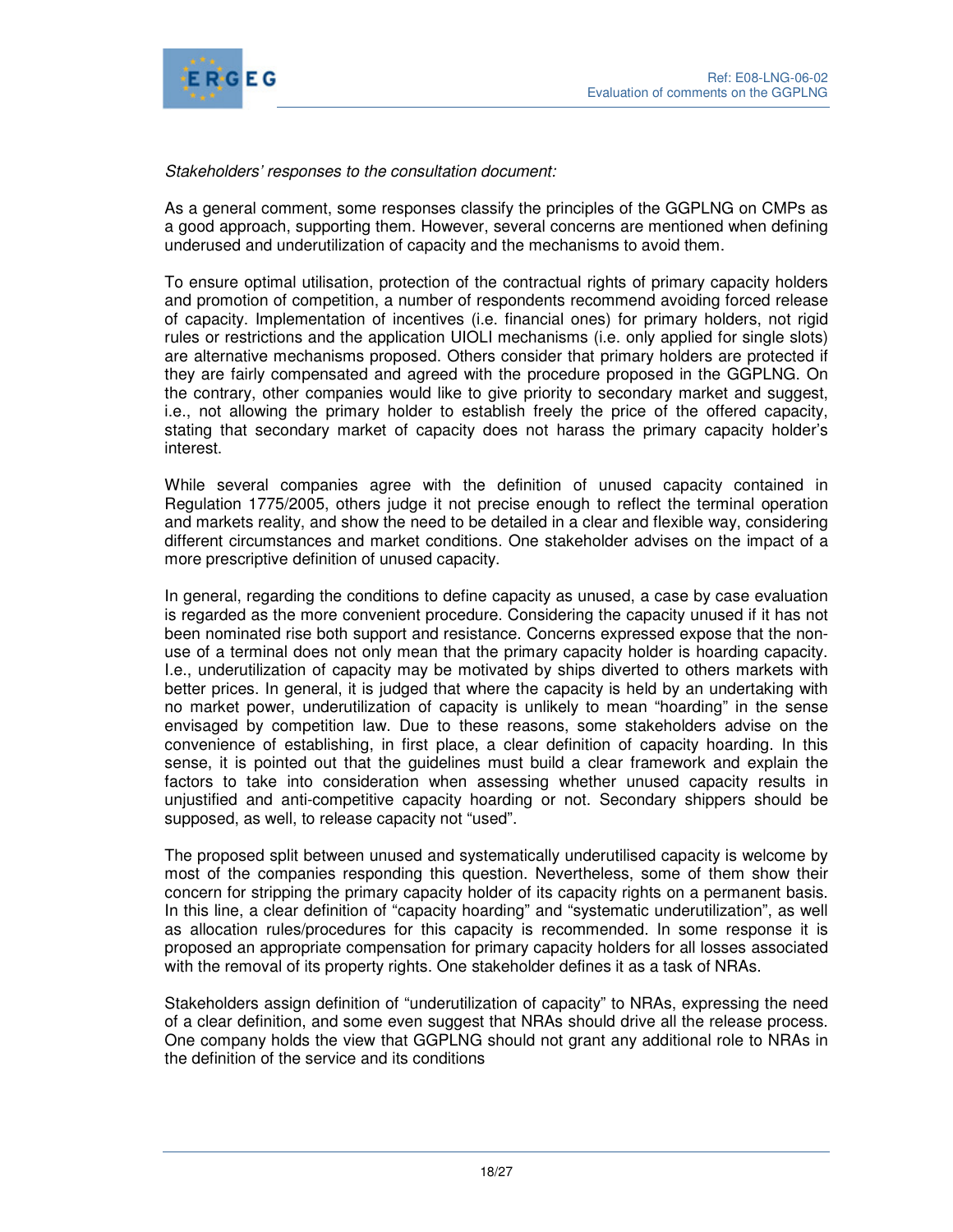

Almost all respondents' opinion is that Guidelines must be focus on general principles for CMPs, since it is difficult to address the different circumstances in European markets. The provisions on CMPs can be completed and developed by NRAs.

Views on the notice periods definition, differ. Some responses estimate adequate what the Guidelines contain on this issue and do not require a more prescriptive content. It is advised that notice periods principles in the GGPLNG should be focus on transparency and nondiscrimination, in order to avoid barriers for new entrants. Two companies state that the GGPLNG should be more prescriptive regarding the principles and provisions the NRAs should take into account when detailing the notice periods and deadlines. Others responses underline that GGPLNG approach deprives the primary shipper of its contractual rights to use capacity and grants that right to a secondary shipper.

Circumstances referred by respondents to take into account when determining notice periods are: the specific terminal features (terminal location, average shipping time, type of vessels admitted, service defined and their notice periods, gas quality requirements, etc.) and the market context (other terminals in the market, ability of third parties to divert cargoes, shipping routes, characteristics and regulations of the downstream network, the range of geographic sources for LNG that are habitually directed to the terminal, the proportion of cargoes that come from these different sources, etc.). One company thinks that conditions should be consistent with those governing primary holders' rights.

No stakeholder has pointed out a specific deadline/notice period. Some responses judge as non suitable a "one size fits all" approach.

In general, stakeholders favour NRA to approve deadline/notice periods, and some welcome the provision of a consultation process with stakeholders, in advance. One stakeholder proposes the LSOs to set the appropriate notice periods, under the NRA approval, and other gives the LSOs a preferential consultative role. Only two responses describe this statement like subjective and problematic.

An appropriate level of guidance of the Guidelines on releasing underutilized capacity is remarked by most of the responses. Suggestions on more specific definition of "reasonable price" are also made.

Concerning less limited mechanism to release underutilised capacity, it has been remarked the need of a flexible regulation to foster market evolution. Some specific possibilities mentioned in the responses are: a mechanism whereby the primary holder could regain this capacity when it has successfully arranged for further cargoes to be delivered or releasing underutilised capacity on an interruptible basis with the primary capacity holder retaining its firm rights. Nevertheless, one stakeholder would include in the GGPLG the development of an "LNG capacity release" programme that would reallocate the unused capacity of large players, as well as the reservation of part of the total regasification capacities, around 20%, for the short-term market.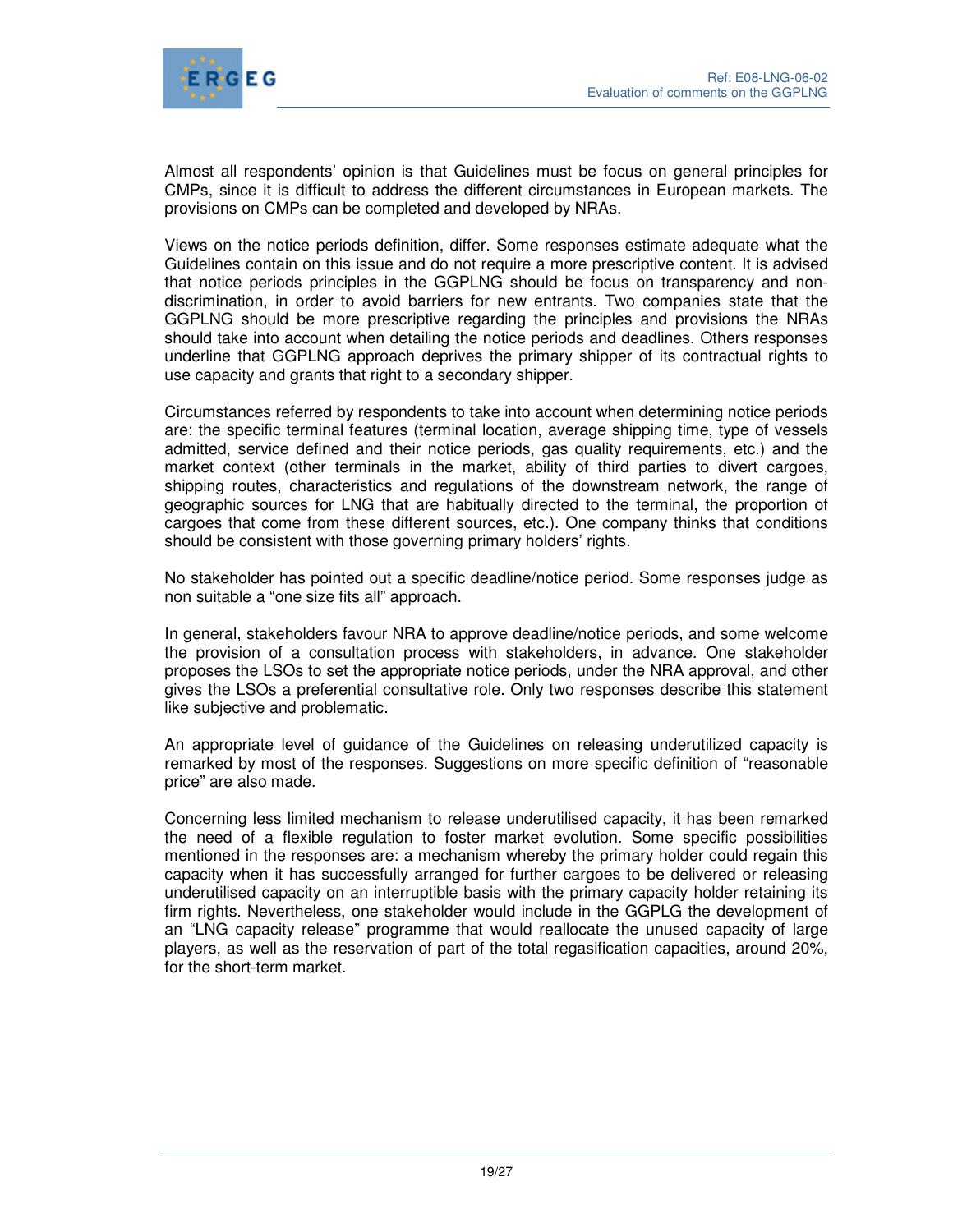

## ERGEG's comment on stakeholders' feedback:

As with CAMs and CMPs principles and secondary capacity trading opinions, different arguments have been provided when dealing with notice periods and reallocation/reutilization of unused/systematically underutilised capacity. Thus, it is a hard to find common points. Providing incentives, instead of forcing the release by primary holders when no capacity use is occurring, and case by case studies are mentioned as a general concern. They are already considered in the Guidelines.

Regarding the unused capacity and the release of slots not been used by the primary capacity holder, the motivation to put these slots in the market is not necessarily to prevent capacity hoarding, but to promote market liquidity, providing opportunities for other shippers to use these particular opportunities. This does not mean that the primary capacity holder will be detached its capacity, but it is promoting having the unused capacity in the market. For example when a slot is taken away from a capacity holder because he is not going to use it, he still keeps the rest of his contract.

As for the systematically underutilised capacity concept, ERGEG judges suitable a previous definition of capacity hoarding, according to stakeholders comments. However, bearing in mind differences in LNG terminals and market conditions, it may be more suitable for NRAs to determine it, according to responsibilities assigned by Article 25 of the Directive 2003/55/EC.

ERGEG recognises that some of the current GGPLNG provisions on underutilised capacity may be unclear. Therefore, this GGPLNG section will be reorganized and more comprehensible responsibilities will be established.

# **2.7 Transparency requirements**

Questions in the consultation document:

- ♦ The GGPLNG try to summarise the most important operational and commercial information to be published by the LSOs. What other types of information should the LSOs provide to the market to improve the transparency and the efficiency of the market?
- ♦ In your view, are there other points regarding transparency that should be addressed in the GGPLNG?

## ERGEG's statement in the consultation document:

The Guidelines consider two different approaches on transparency requirements. First of all, they state general principles on the format of published data: clear and consistent format in user-friendly platform timely updated.

On a second approach, the Guidelines determine specific operational and commercial information to be made public.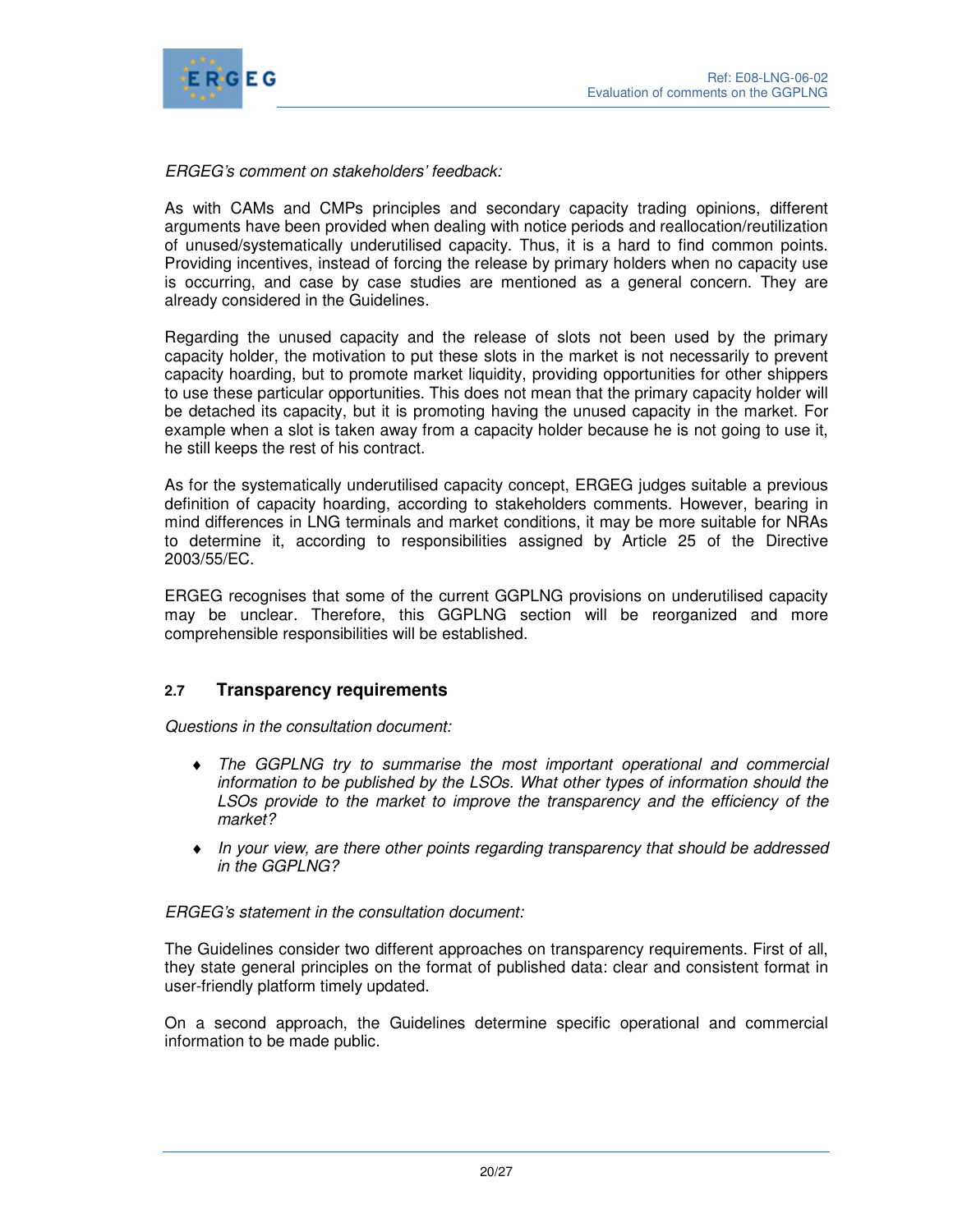

- Operational information to be public will be: terminal code, contracted and available capacities for the services provided daily updated, evolution of contracted capacity, short-term available capacity and/or spot services, historical maximum and minimum monthly capacity utilisation rates and annual average flows at all relevant points, appropriate instruments to make bookings on short-term basis, maps indicating the location of its LNG facility, a description of its infrastructures and the connecting points of the LNG facility with downstream infrastructure.
- Commercial information to be public will be: tariffs and tariff methodologies for each service offered, tariff methodology, rules and the charges applicable to penalties from terminal users and compensation payments from the LSO to terminal users, if applicable, user-friendly instruments for calculating charges for a specific service, and standard service contracts and other relevant documents.

It is remarkable that, according to the GGPLNG, the terminal users shall not be charged for information requests and transactions associated with their contracts according to standard rules and procedures.

Stakeholders' responses to the consultation document:

All the respondents welcome the GGPLNG transparency provisions and assess them as appropriate.

Most of the stakeholders indicate that transparency section of the GGPLNG should be focused on harmonizing two aspects. First, the GGPLNG must include provisions on the range of information to be published. Second, GGPLNG should establish rules and publication formats.

Additional to what was exposed in the Guidelines, some responses propose to include updating periods, like i.e., daily updating of publication of existing, contracted and available capacities, publication of tariff levels and structures, obligation of Excel or cvs formats for numerical data, operational and maintenance plans, possible restrictions, compatible tanks, free slots, aggregated quantities to be unloaded, terminal effective load factor and aggregated LNG stock levels. It is also suggested by some companies removing the publication of tariff methodologies obligations. These companies argue that the definition of tariff methodologies is usually a NRA task, so its publication will have no positive impact, and may put competition among LNG terminals at risk.

Regarding other points to be included in this section of the GGPLNG, most of the responses draw the attention to the importance of avoiding revealing sensible information; some advise also including in the GGPLNG some requirement on the issue proposing publication of aggregated information. One Stakeholder mentions the possibility of having published information monitored by NRAs. Other topics referred to by some stakeholders that might be included are: current and historic gas quality specifications at each facility and the main provisions of the connection agreement in place between the LSO and the interconnected TSO concerning gas quality and nomination procedures and maintenance arrangements in the network code. Four companies think that, as long as regulation allows it, documents should also be available in English.

Finally, some LSOs underline that, in any case, transparency involves costs which will have to be recovered by LSOs from terminal users, so they propose removing paragraph 45.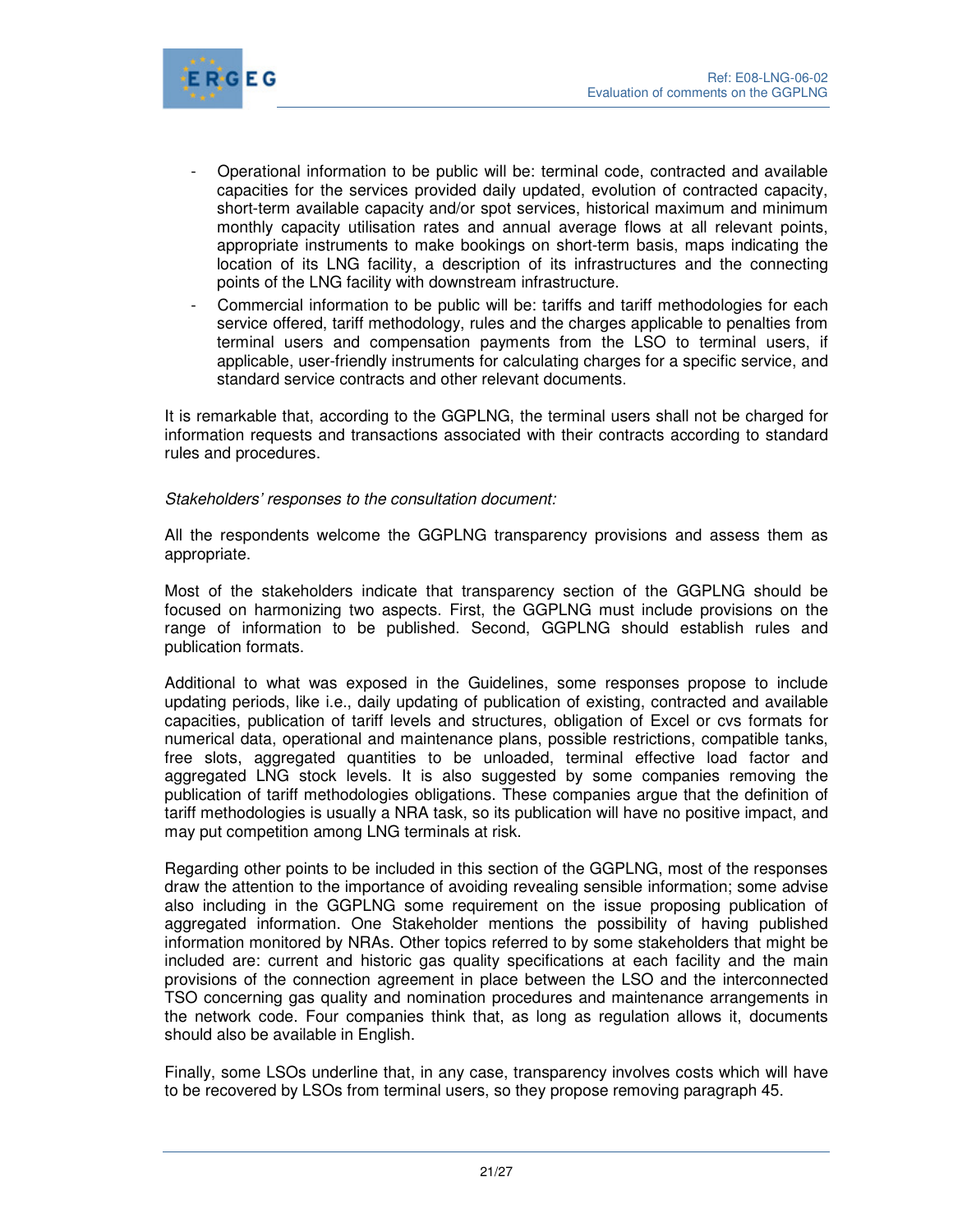

ERGEG's comment on stakeholders' feedback:

Most of the stakeholders' recommendations on information to be made public are already included in the Guidelines. Nevertheless, provisions on operational information will be completed with the existing and future increases of capacities, updated maintenance programs and LSOs and TSOs agreements. As recommended, the GGPLNG will point out, as well, the need of using, when possible, suitable formats which will facilitate terminals users to work with the data provided.

ERGEG considers necessary the publication of an English version of all the information/documents, insofar as national regulation permits it.

ERGEG takes into consideration concerns expressed regarding sensitive information and considers that the provision to protect confidential data is also depicted in section 4.3.3 of the Guidelines, where NRAS are appointed to define arrangements on this issue that must be put in place by LSOs.

# **2.8 Trading of capacity rights**

Questions in the consultation document:

- ♦ Opinions have been expressed that in some markets, organised trading of capacity rights might not be necessary, or that the benefits this trading provide to LNG terminal users could be reached by other means. Is an organised secondary capacity market in the terminal useless, useful or necessary? Should the GGPLNG recommend the creation of a secondary market for capacity or should this be left to each LSO or NRA's appraisal?
- ♦ Considering a need for a secondary capacity market in the terminal, what features would be needed for an efficient functioning of this market? Comments on this issue would be welcome, i.e.:
	- How crucial is contracts' standardisation for the development of secondary market?
	- Should contracted capacity that has not been nominated be offered on the secondary market by the LSO if the capacity owner does not do it?;
	- What is your interest in the offer/demand of not bundled capacities on the secondary market (e.g., berthing capacity, storage capacity etc.)? Have you encountered obstacles regarding this that would justify developing more specific rules about the trading of not bundled LNG services in the GGPLNG?

ERGEG's statement in the consultation document:

GGLPNG require LSOs to treat equally the capacity acquired on the secondary market and the primary one, when compatible with available services on the primary market, and to provide cost-reflective services to facilitate secondary capacity trading and selling or swapping of LNG in storage among terminal users.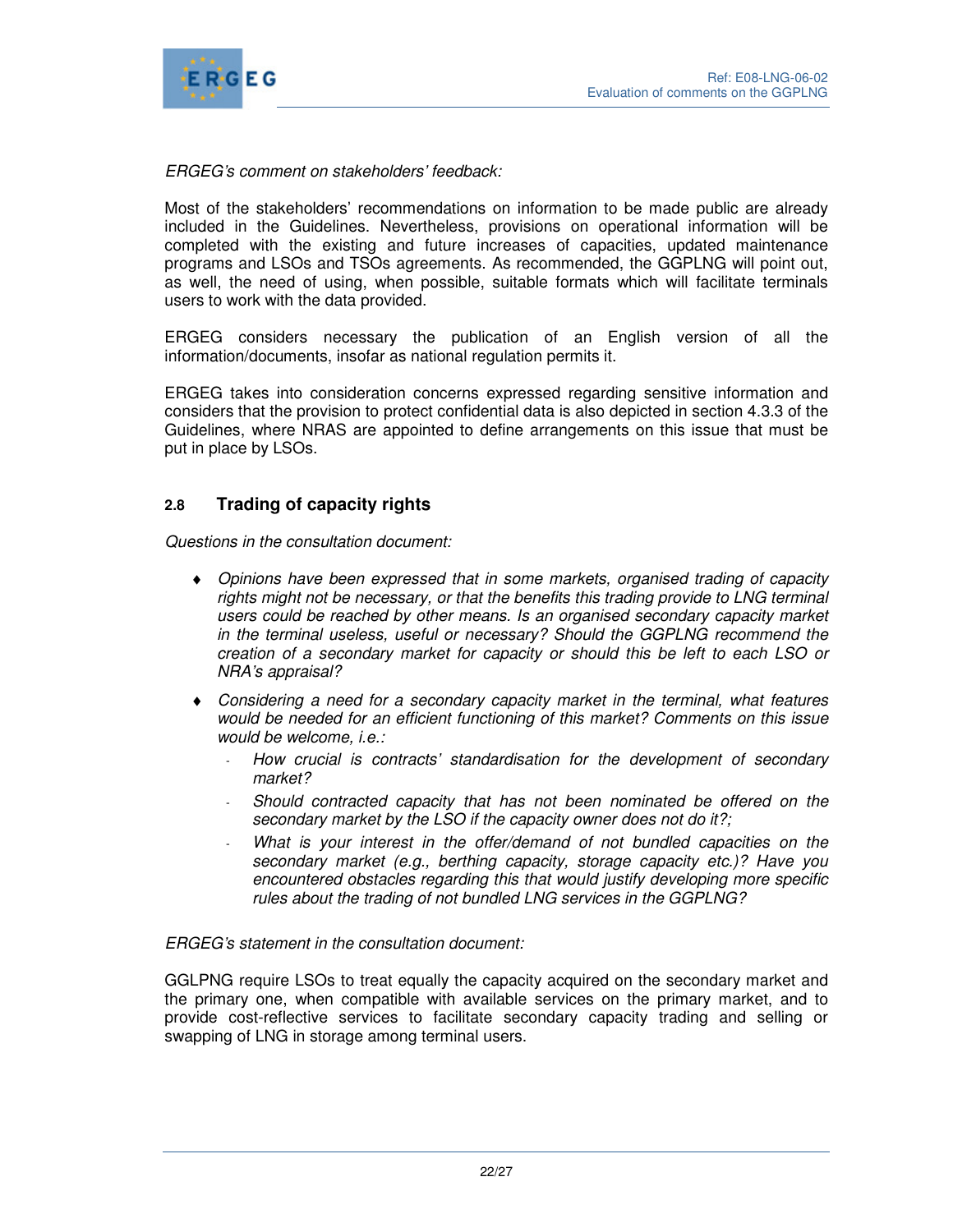

### Stakeholders' responses to the consultation document:

The majority of respondents answering this question give an important role to the secondary capacity market, when guaranteeing maximum use of the facility and increasing efficiency. Four companies consider there's no interest for an organized secondary capacity market, since others instruments like  $DES<sup>2</sup>$  transactions are the means to access secondary capacity. Another alternative to organized secondary markets mentioned by respondents was bilateral trading.

Overall, stakeholders prefer the GGPLNG to establish a general framework for the secondary capacity market. Meanwhile one stakeholder favours the creation of the secondary market by the GGPLNG, others suggest the decision needs to be left to the market and/or the NRAs.

Standard contracts for each terminal are supported by numerous respondents answering this question. Only two stakeholders advise standard contracts are not crucial.

Three possibilities are highlighted in the responses referring non-nominated capacity selling in the secondary market by LSOs. Some companies consider that LSOs should not unilaterally decide to sell capacity on the secondary market before the nomination deadline has passed. One stakeholder's view is that capacity may be marketed by the LSO in accordance with the capacity owner and their commitments and only one respondent is in favour of allowing LSOs selling this capacity without the primary holder participation.

Unbundled services in the secondary capacity market are judged in some responses to be interesting insofar as terminal utilisation and system integrity is not affected. Other companies estimate that the need for these services will emerge from the market, or that the decision must be left to LSOs and NRAs. Two stakeholders doubt its interest.

Additionally to the questions of this public consultation on this area, one response highlights that several bulletin boards, already in place, are free of charge and that some transactions like selling or swapping LNG are completed "Over the counter" and executed by means of nominations (similar to the exchange of gas at a border between different users). Consequently, it proposes removing the obligation for LSOs to providing cost reflective services to facilitate these two services, since they are being offered free, and therefore they are not cost-reflective.

#### ERGEG's comment on stakeholders' feedback:

According to most of the responses, ERGEG estimates that it is important to promote secondary capacity trading, since existing liquid LNG markets provides gas outside the boundaries of the national gas systems, but not the facilities' capacity to access European gas markets.

 $\ddot{ }$ 

<sup>&</sup>lt;sup>2</sup> Delivered Ex Ship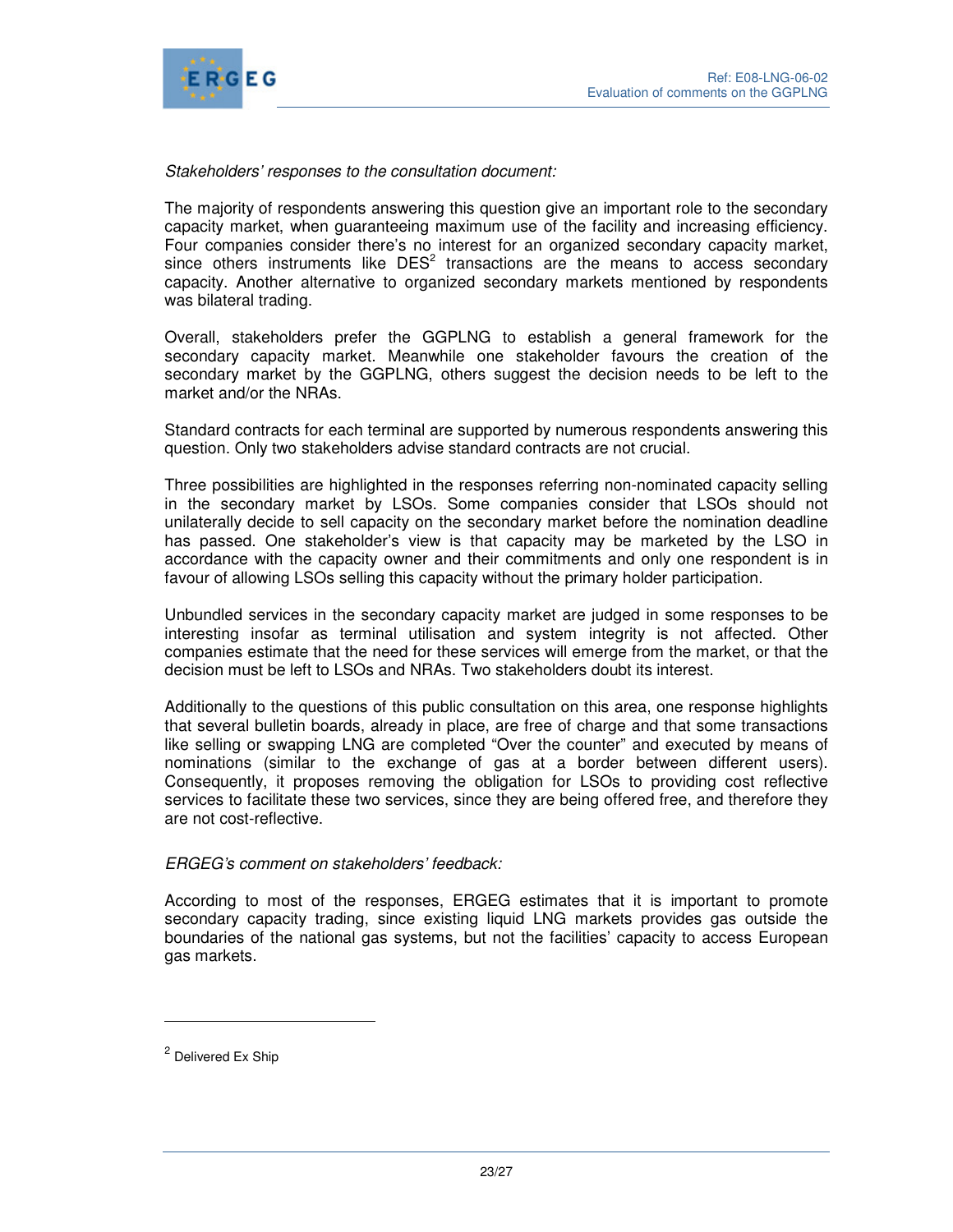

ERGEG will state that, in case of LSOs charge provided services to support secondary capacity trading, they need to be cost-reflective. Actually, systems in place are being offered without charge, as remarked by one stakeholder.

# **2.9 Additional points raised in the responses**

Stakeholders' additional comments on the consultation document:

Two companies consider it important to emphasize that, nowadays, and until the approval of an amendment of Regulation 1775/2005, this Regulation does not apply to LNG terminals. In consequence, they argue that the terms listed in section 2 of the Guidelines, "Definitions", should be revised, in particular, the definition of standard bundled services, ship vetting and terminal users, removing the concept of potential customers from this last one.

With reference to the roles and responsibilities of LSOs and users, in the Guidelines there are recommendations not to over prescribe the LSOs obligations and to add responsibilities for users not mentioned yet, i.e., respecting terminal procedures or obtaining customary port approvals.

When determining LNG terminal available capacity, two stakeholders warn that the list of constraints contained in the GGPLNG is not exhaustive, and recommend to take into account all the parts of the LNG chain, from the production facilities to the downstream network.

Some respondents question the introduction in the Guidelines of the code of conduct of the independent compliance officer to guarantee non-discrimination and confidentiality. They explain that these concepts are neither referred in the Directive 2003/55/EC nor Regulation 1775/2005, so it would introduce unnecessary complexity and represent and additional administrative and financial burden. With the role of an independent compliance officer, the Guidelines are doubling duties that usually are carried out by NRAs or auditing bodies.

Finally, one agent remarks that in some Member States, LNG tariffs do not reflect costs and there are cross-subsidies between different activities (transmission and regasification), which distort the market. The agent estimates that this situation should be addressed as a first step, in order to give the right signals to the market.

## ERGEG comment on stakeholders' feedback:

ERGEG highlights that, although current Regulation 1775/2005 applies to transmission systems, definitions for common gas market concepts, i.e., nomination, renomination, secondary market, system integrity, etc. are applicable, by analogy, to LNG terminals and that adapting them to LNG terminals is necessary, but should be relatively straightforward. Specific LNG terminal concepts in the GGPLNG, like those pointed out by the undertaking, will be reviewed.

ERGEG appreciates comments on the Compliance Officers and understands that this provision might ovelap with duties assigned to NRAs, since it is the NRAs responsibility to ensure non-discrimination and effective competition. However, it is considered worth having a code of conduct which describes procedures that LSOs employees must follow in their contacts with terminal users.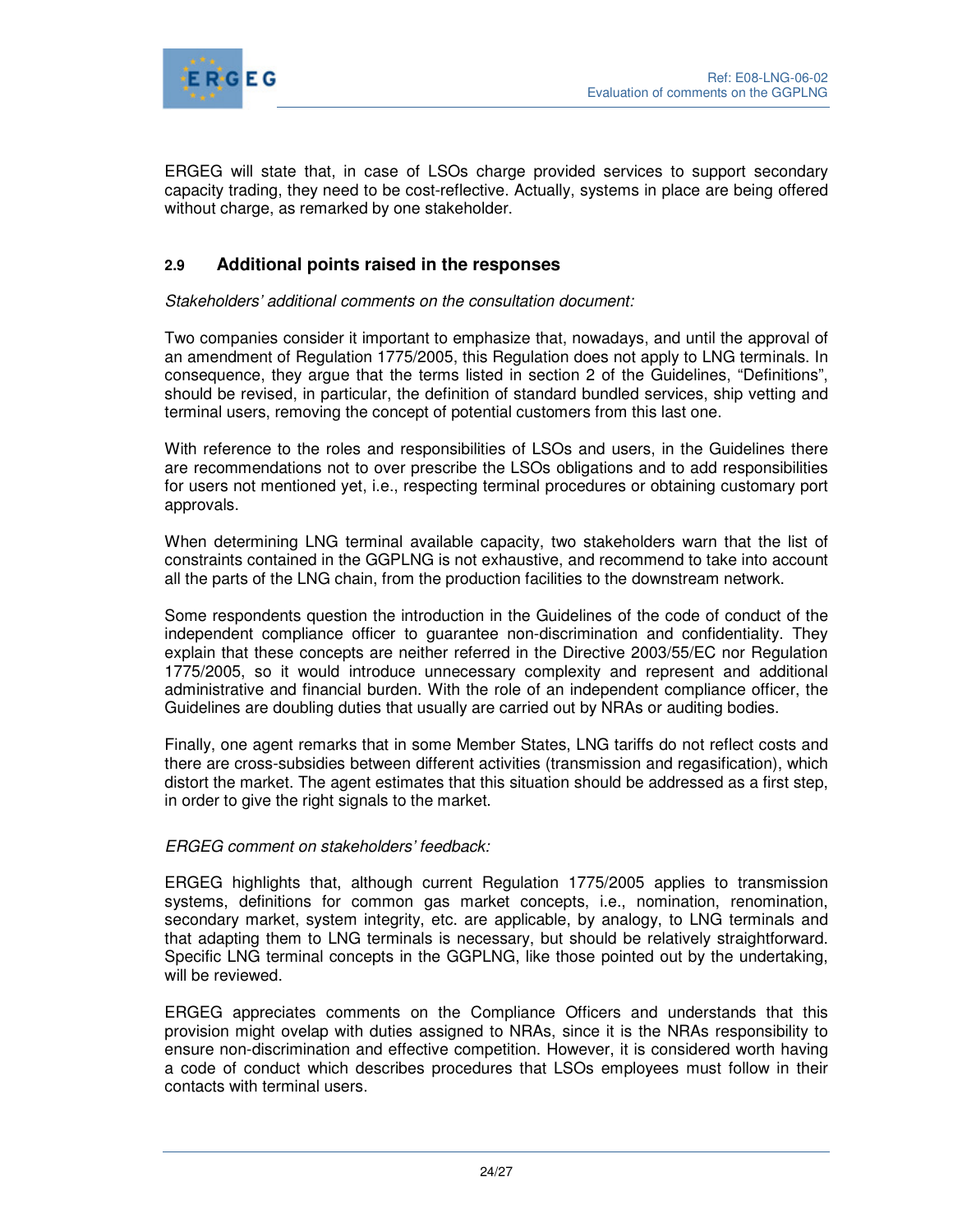

With regard to tariffs, as showed before, according to Article 25 of the Directive 2003/55/EC, it is the NRAs responsibility to assure the efficient functioning of the market. The Guidelines, as explained in previous sections, establish general principles and common rules when determining LNG terminal tariff structures and regimes. These principles already take into account the importance of avoiding cross-subsidies which can provide the wrong signals to the market.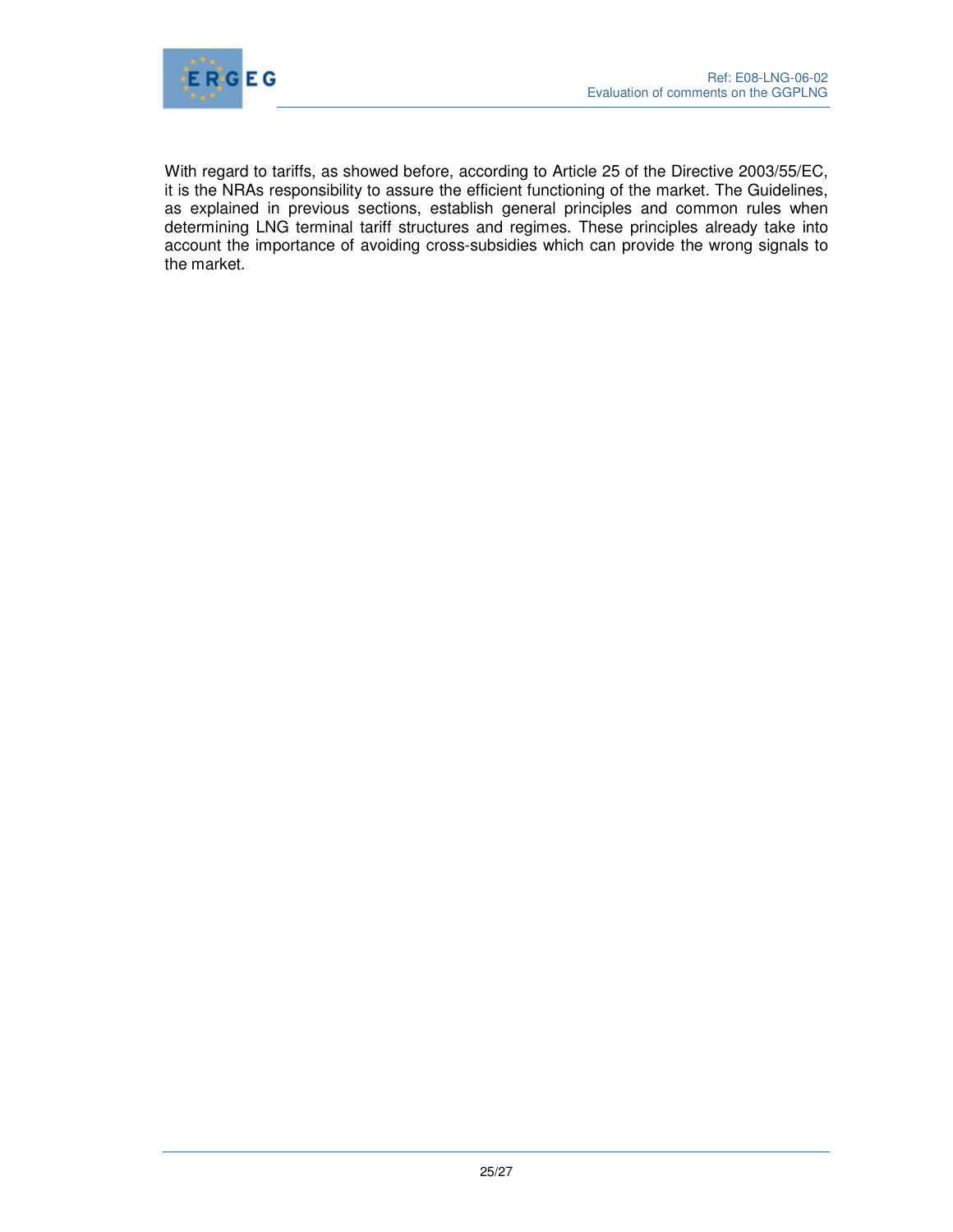

# **3 Conclusions**

ERGEG is encouraged by the number of responses received to this consultation. ERGEG considers the responses to be supportive of the overall GGPLNG.

However, and according to stakeholders comments, the GGPLNG will be changed as following:

#### **General comments**

- GGPLNG will focus on the aspects identified by stakeholders that can be appropriately harmonized, paying special attention to transparency.
- GGPLNG will be applied to regulated LNG terminals; exempted terminals will be outside their scope.
- Specific definitions referred to by stakeholders in the GGPLNG will be reviewed by ERGEG, when considered appropriate, for adequate adjustment.

#### **Tariffs**

- GGPLNG will emphasize the requirement of tariff structure stability and reflect transparency suggestions in the reviewing process.
- GGPLNG provisions referring to efficiency and comparable tariff structures will remain, since they have a general character, trying to avoid LSOs imposing abusive tariffs, which may result in a barrier against small shippers or new entrants.

#### **Necessary TPA services**

- GGPLNG will consider the need to take into consideration the terminal features, market environment and regulation applicable, when defining TPA services.
- GGPLNG will reflect stakeholder preferences for bundled services, although LSOs offering of unbundled services will remain as a possibility.
- GGPLNG will mirror ERGEG's view that definitions of long and short term services and interruptible services should be stated by NRAs, in compliance with their responsibilities established by Article 25 of the Directive 2003/55/EC.
- GGPLNG will point out a web-based platform of communication among LSOs and terminal users, as well as alternative tools.

#### **Other requirements to assure proper TPA services**

- The Compliance Officers role included in the GGPLNG will be removed, since this provision may overlap with duties of NRAs, but references to a code of conduct, which shall describe procedures that LSOs employees must follow, will remain.
- References to capacity trading incentives will be corrected to indicate they are related to shippers and not to LNG terminal operators.